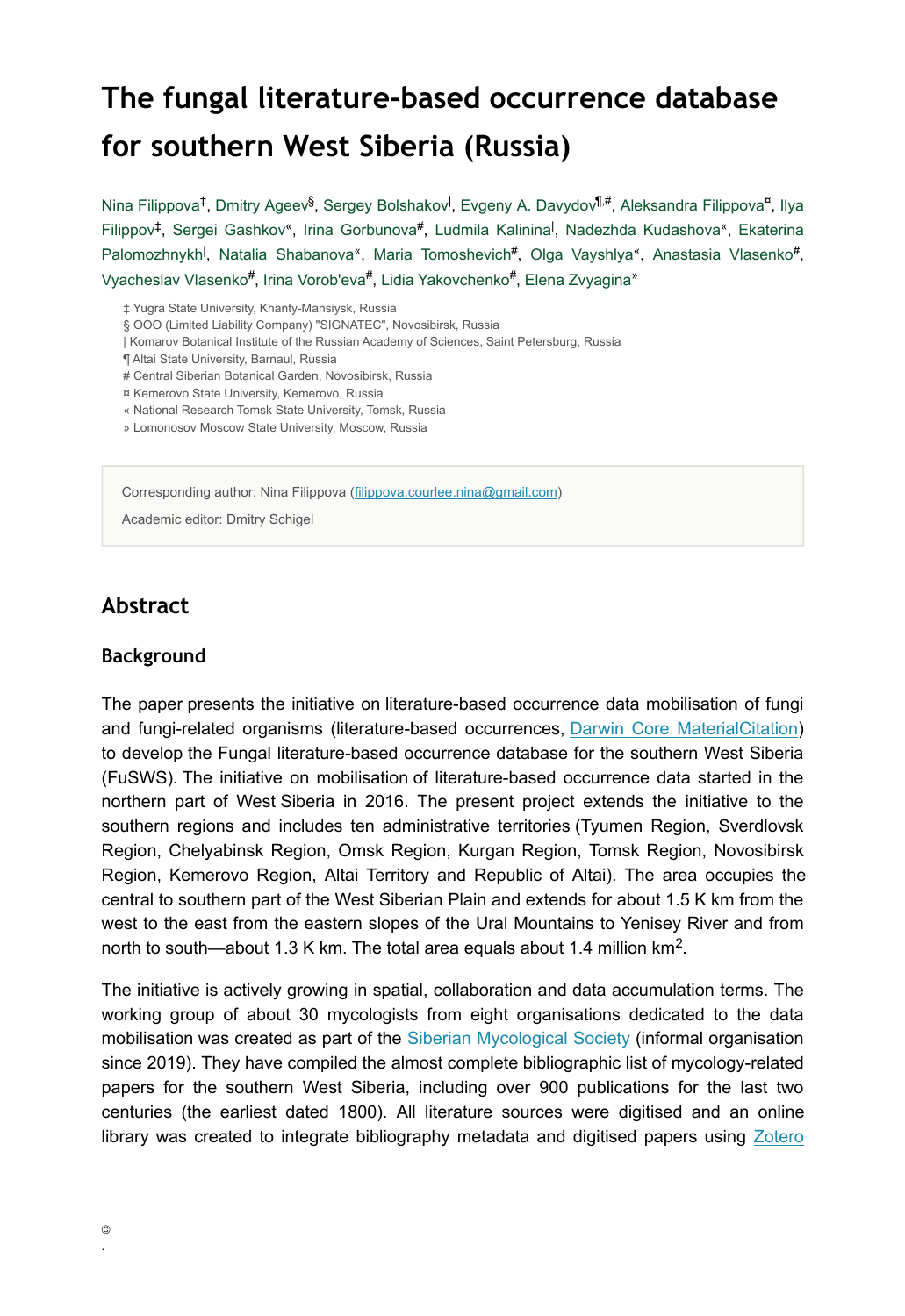[bibliography manager.](http://www.zotero.org/) The analysis of published sources showed that about two-thirds of works contain occurrences of fungi for the scope of mobilisation.

At the time of the paper submission, the database had been populated with a total of about 8 K records from 93 sources. The dataset is uploaded to GBIF, where it is available for online search of species occurrences and/or download. The project's page with the introduction, templates, bibliography list, video-presentations and written instructions is available (in Russian) at the web site of the [Siberian Mycological Society](https://sibmyco.org/literaturedatabase). The initiative will be continued in the following years to extract the records from all published sources.

#### **New information**

The paper presents the first project with the aim of literature-based occurrence data mobilisation of fungi and fungi-related organisms in the southern West Siberia. The full bibliography and a digital library of all regional mycological publications created for the first time includes about 900 published works. By the time of paper submission, nearly 8 K occurrence records were extracted from about 90 literature sources and integrated into the FuSWS database published in GBIF.

#### **Keywords**

occurrence, specimen, materialCitation, funga, fungi, Mycobiota, digitisation, biodiversity data mobilisation, GBIF

# **Introduction**

The mycological research in the southern part of West Siberia stems from isolated studies at the end of the 19<sup>th</sup> century, yet regular and systematic research only began in the second half of the century. Over the following decades, several dozen researchers worked in the area and a total of over 1000 scientific works were published. The history of research of particular fungal groups was earlier described in a series of publications ([Milovidova](#page-13-0) [1983](#page-13-0), [Davydov and Skachko 2014,](#page-11-0) [Shirjaeva 2015](#page-14-0), [Sedel'nikova 2017\)](#page-14-1). Below, we describe the history of mycological research in the southern part of West Siberia by traditionally-studied morphological or ecological groups.

#### **Overview of the mycological research reflected in the database**

**The lichen diversity** in the region has been studied for more than hundred years. Irregular collections of lichens started at the end of the 19<sup>th</sup> century by broad-scale collectors (from: [Sedel'nikova 2017](#page-14-1)). This first period was summarised in a book chapter by [Savich and](#page-14-2) [Elenkin \(1950\).](#page-14-2) More systematic research of lichens started in the region in the second half of the 20<sup>th</sup> century. In total, about 10 lichenologists worked in the area and published the results of the inventory or monitoring work. Systematic research of lichen diversity was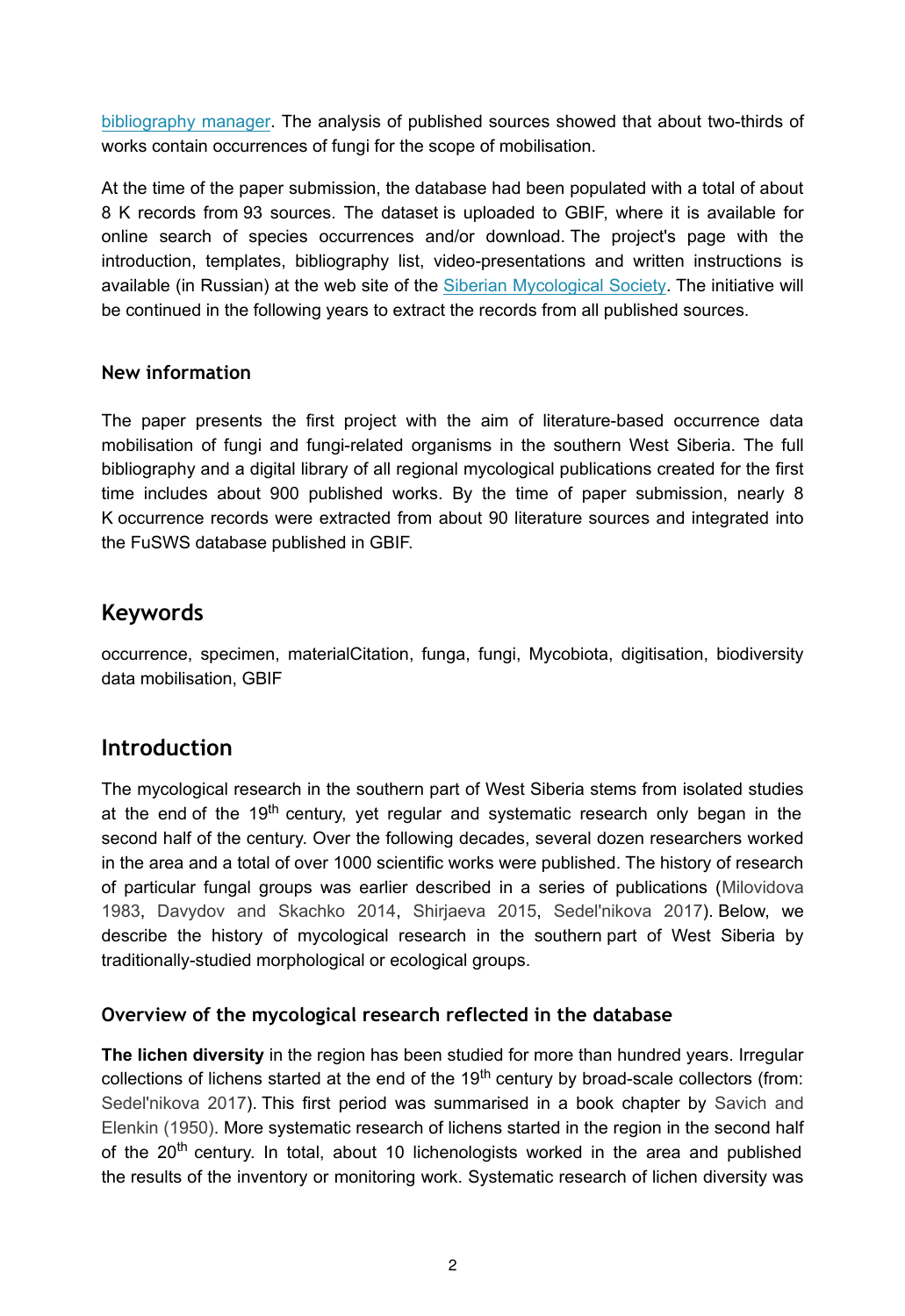made by Nellya V. Sedelnikova in several regions of southern West Siberia (occurrences summarised in [Sedel'nikova 2017\)](#page-14-1). Evgeny A. Davydov has been studying the lichen biota in Altai mountains [\(Davydov 2001,](#page-10-0) [Davydov 2004,](#page-10-1) [Davydov et al. 2007](#page-10-2), [Davydov and](#page-10-3) [Printzen 2012,](#page-10-3) [Davydov and Printzen 2012,](#page-10-4) [Davydov 2012](#page-10-5), [Davydov et al. 2012\)](#page-11-1) and Elena Y. Skachko in Altai plain (Barnaul vicinity) [\(Skachko 2003](#page-15-0)). Vera V. Koneva described the lichen communities and diversity in Tomsk Region [\(Koneva 2003](#page-12-0)). Eugene V. Barsukov studied lichen communities of pine forests in Novosibirsk Region [\(Barsukov 2001](#page-10-6) ). In Omsk Region, lichen diversity of forest-steppe zone was studied by Natalia V. Sorokina ([Sorokina 2001a](#page-15-1), [Sorokina 2001b](#page-15-2)). Ekaterina V. Romanova revealed bioindicator activity of lichens in Novosibirsk Region [\(Sedel'nikova and Romanova 2010](#page-14-3)). A detailed history of lichen research in Altai Territory provided in [Davydov and Skachko \(2014\)](#page-11-0) and for West Siberia as a whole in ([Sedel'nikova 2017](#page-14-1)). A number of important new records and species new for science were reported recently ([Vondrák et al. 2016,](#page-18-0) [Davydov and](#page-11-2) [Konoreva 2017,](#page-11-2) [Davydov and Yakovchenko 2017,](#page-10-7) [Yakovchenko et al. 2017](#page-18-1), [Vondrák et al.](#page-18-2) [2019](#page-18-2), [Yakovchenko and Davydov 2018,](#page-18-3) [Paukov et al. 2019,](#page-14-4) [Yakovchenko et al. 2019,](#page-18-4) [Paukov and Davydov 2020](#page-14-5), [Davydov et al. 2021\)](#page-10-8).

**Agaricoid basidiomycetes** is a well, but unevenly, studied group in the region. Scientists performed targeted surveys on the group in Novosibirsk Region, Tomsk Region, Republic of Altai and Altai Territory. In the 1930s, the prominent mycologist of the 20<sup>th</sup> century Rolf Singer visited the Altai Mountains, accompanied by Lubov' N. Vasiljeva. The collections made during the fieldwork were studied and cited in a number of papers, including the monumental "Das System der Agaricales III" [\(Singer 1943](#page-15-3)). In the 1960s, Nina V. Perova actually established the "mycological centre" in Novosibirsk which initiated the surveys of larger fungi of southern West Siberia, namely in Altai Republic, as well as Novosibirsk and Tomsk Regions with minor data from Kemerovo Region ([Perova and Gorbunova 2001](#page-14-6) ). In the 1990s, her successor Irina A. Gorbunova continued the work in various parts of the region, including several protected areas ([Perova and Gorbunova 2007,](#page-14-7) [Gorbunova et al.](#page-11-3) [2011,](#page-11-3) [Gorbunova 2017](#page-11-4), [Gorbunova 2018](#page-11-5)). In the 2000s, Natalia P. Kutafieva started surveys in the Tomsk Region ([Kosheleva and Kutaf'eva 2004](#page-12-1)). Later, Nadezhda N. Kudashova (Agafonova N.N.) with colleagues summarised all known data on larger fungi of the region [\(Kosheleva and Kutaf'eva 2004](#page-12-1)) and later added new information [\(Kudashova et](#page-12-2) [al. 2016a,](#page-12-2) [Kudashova et al. 2016b](#page-12-3)). In the borders of Kurgan, Omsk, Kemerovo and Tyumen Regions, only scattered data on agaricoid fungi can be found in several summarising works ([Stepanova and Sirko 1977,](#page-15-4) [Anonymous 1980](#page-19-0), [Mukhin 1993,](#page-13-1) [Perova](#page-14-6) [and Gorbunova 2001,](#page-14-6) [Filippova et al. 2018](#page-11-6)). A detailed history of mycological studies in Sverdlovsk Region can be found in the summary by Olga S. Shiryaeva ([Shirjaeva 2015\)](#page-14-0).

**Gasteroid fungi** were studied by Yury A. Rebriev with co-authors [\(Rebriev and Gorbunova](#page-14-8) [2007](#page-14-8), [Shiryaev 2008a](#page-14-9), [Agafonova et al. 2011,](#page-10-9) [Gorbunova and Rebriev 2018\)](#page-11-7).

**Clavarioid fungi** were inventoried in different regions by Anton G. Shiryaev with colleagues ([Shiryaev 2008b](#page-14-10), [Shiryaev and Gorbunova 2012,](#page-15-5) [Vlasenko and Vlasenko](#page-17-0) [2017b](#page-17-0)).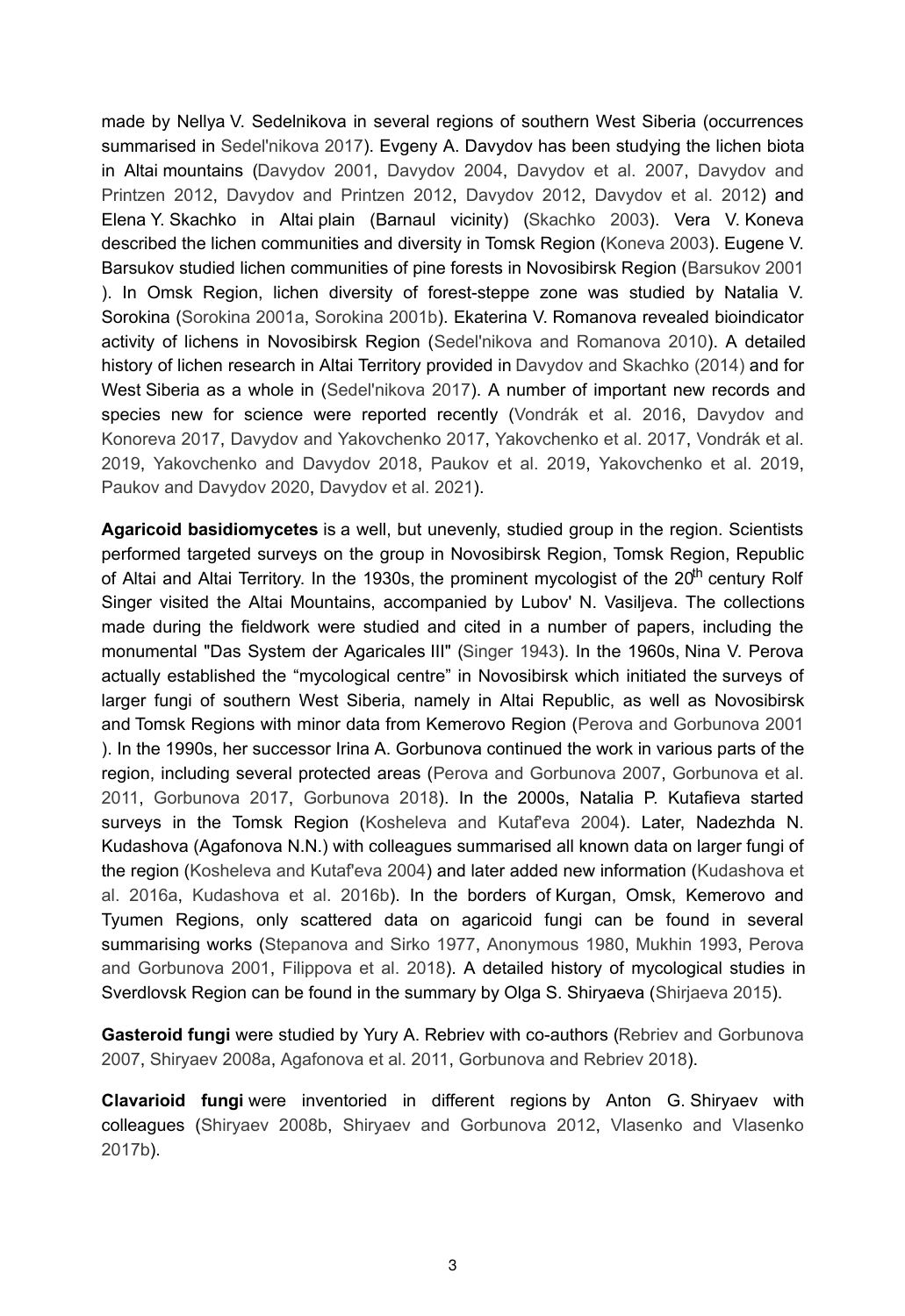The history of **aphyllophoroid basidiomycetes** research is described in [Vlasenko \(2013a\)](#page-17-1) . The southern West Siberia was less studied compared to the northern part, until recently. In the beginning of the 20<sup>th</sup> century, the sporadic collection work was done by Nikolay N. Lavrov, Konstantin E. Murashkinskiy, M. K. Ziling, V. P. Dravert, V. V. Popov and others (from: [Vlasenko 2013a](#page-17-1)). E. [Zhukov \(2002\)](#page-19-1) and [Zhukov \(2005\)](#page-19-2) were studying lignicolous basidiomycetes in Altai, Novosibirsk and Tomsk Regions in more detail at the end of the 20<sup>th</sup> century. A relatively well-studied area by the school of aphyllophorologists is Sverdlovsk Region, importantly in mountains of the Urals ([Mukhin 1993](#page-13-1), [Mukhin et al. 2003](#page-13-2) ). In Altai Territory, the important inventories were made in the pine forests of forest-steppe zone [\(Vlasenko 2010,](#page-17-2) [Vlasenko 2013a\)](#page-17-1), in plantations and native forests of Novosibirsk ( [Vlasenko 2013b](#page-17-3), [Vlasenko 2014\)](#page-17-4) and in different nature protected areas [\(Vlasenko and](#page-17-5) [Vlasenko 2015](#page-17-5), [Vlasenko and Vlasenko 2017a,](#page-17-6) [Vlasenko et al. 2019\)](#page-18-5). In Tomsk Region, the first checklist of aphyllophoroid fungi was published in [Agafonova et al. \(2007b\)](#page-10-10). **The biological activity** of agaricoid and aphyllophoroid basidiomycetes has been studied in Novosibirsk in different research projects, mentioning a few in the following references ( [Ibragimova et al. 2013](#page-11-8), [Troshkova et al. 2013,](#page-16-0) [Protsenko et al. 2019\)](#page-14-11).

Study of fungal plant pathogens in West Siberia started at the beginning of the 20<sup>th</sup> century. Several regional checklists were created back then ([Lavrov 1926](#page-12-4), [Murashkinskiy](#page-13-3) [and Ziling 1928,](#page-13-3) [Lavrov 1937,](#page-12-5) [Lavrov 1938,](#page-12-6) [Lavrov 1951a,](#page-12-7) [Lavrov 1951b\)](#page-12-8) and several monographs on special groups were published ([Vasil'evskiy and Karakulin 1937](#page-16-1), [Transhel'](#page-16-2) [1939](#page-16-2), [Vasil'evskiy and Karakulin 1950\)](#page-16-3). Further study of fungal plant pathogens in West Siberia resumed only in the 60-70s of the 20<sup>th</sup> century. Plant pathogens in Tomsk City and Tomsk Region were studied by several authors ([Milovidova and Melekhina 1971,](#page-13-4) [Milovidova and Melekhina 1972](#page-13-5), [Sokolovskaya and Golovina 1973,](#page-15-6) [Milovidova 1983\)](#page-13-0). Fungal plant pathogens of woody plants in Novosibirsk were studied by Maria V. Nozdrenko ([Nozdrenko 1960,](#page-13-6) [Anonymous 1961,](#page-13-7) [Nozdrenko 1964,](#page-13-8) [Nozdrenko 1965,](#page-13-9) [Anonymous 1974\)](#page-13-10) and Ateo M. Zhukov [\(Zhukov 1978](#page-18-6), [Zhukov 1979\)](#page-19-3). More recently, the diversity of fungal plant pathogens was advanced by Irina G. Vorobieva and Maria A. Tomoshevich ([Tomoshevich and Vorob'eva 2005](#page-15-7), [Tomoshevich and Vorob'eva 2010,](#page-15-8) [Tomoshevich and Banaev 2011,](#page-15-9) [Vorob'eva et al. 2011](#page-18-7), [Tomoshevich 2012](#page-15-10), [Tomoshevich et](#page-15-11) [al. 2013,](#page-15-11) [Tomoshevich and Banaev 2013](#page-15-12), [Toropova et al. 2013,](#page-16-4) [Tomoshevich and Banaev](#page-16-5) [2017](#page-16-5), [Vorob'eva and Tomoshevich 2017,](#page-18-8) [Vorob'eva et al. 2018](#page-18-9), [Tomoshevich 2020,](#page-16-6) [Tomoshevich and Vorob'eva 2020,](#page-16-7) [Vorob'eva and Tomoshevich 2021,](#page-18-10) mentioning the most important works) and by Svetlana N. Nikitina, Elena Yu. Toropova [\(Nikitina 2008a](#page-13-11), [Nikitina](#page-13-12) [2008b](#page-13-12), [Toropova et al. 2013,](#page-16-4) [Toropova et al. 2019,](#page-16-8) [Toropova et al. 2021](#page-16-9)). A few publications were dedicated to the **soil communities of micromycetes** in Altai Territory, with one example given by [Bilanenko and Georgieva \(2005\).](#page-10-11)

The history of **myxomycetes research** in West Siberia was presented in a paper ( [Vlasenko 2008](#page-16-10)). The first inventory of this group in Tomsk Region was made by Nikolay N. Lavrov [\(Lavrov 1927](#page-12-9), [Lavrov 1931](#page-12-10)). Recently, the systematic research of different ecological groups of myxomycetes in different regions was advanced by Anastasia V. Vlasenko with co-authors [\(Vlasenko 2011,](#page-16-11) [Vlasenko and Novozhilov 2011,](#page-17-7) [Vlasenko 2013,](#page-17-8) [Vlasenko 2020,](#page-17-9) amongst others).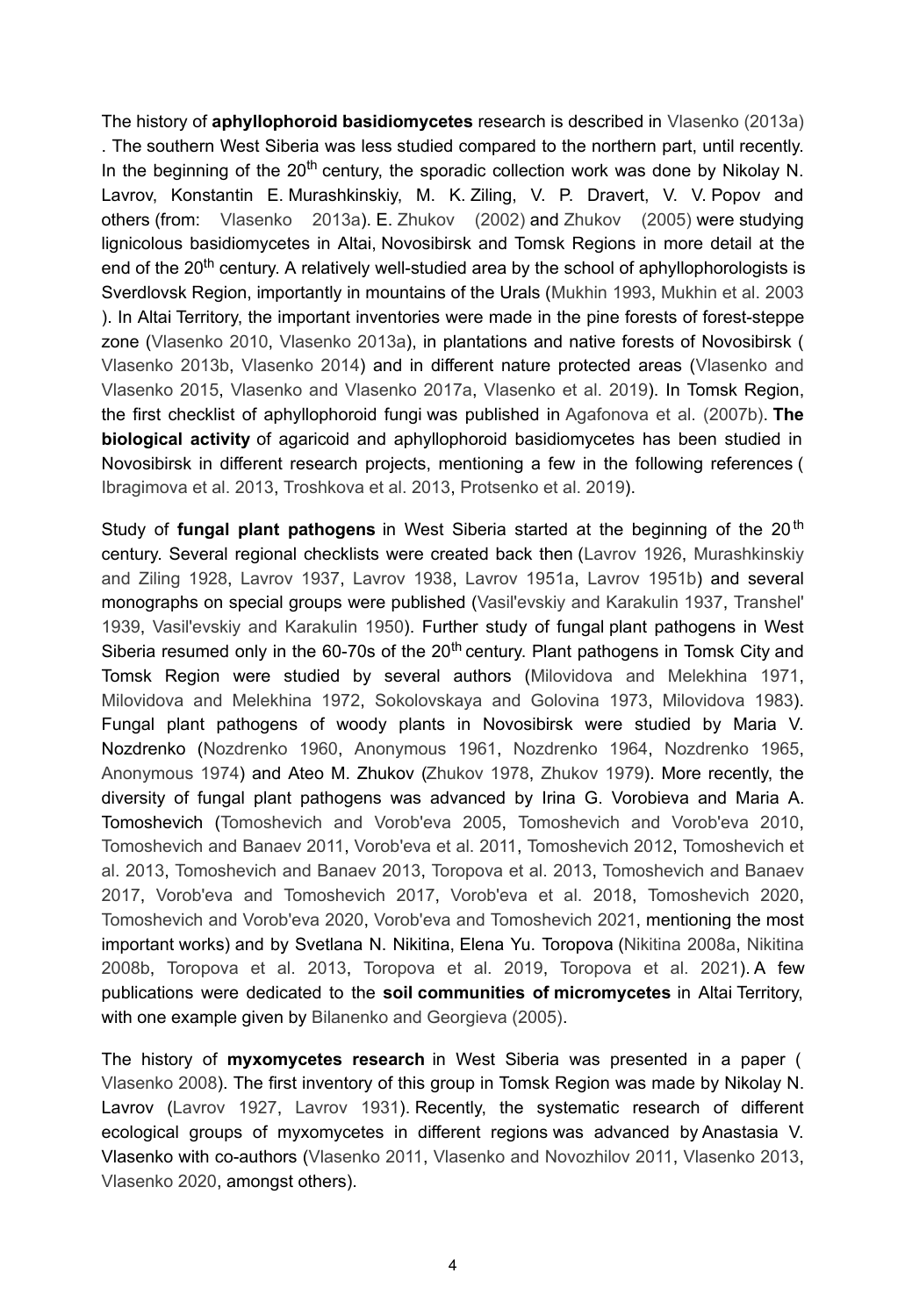The description of the history of research was not intended to be complete and only describes the main fields of research of fungal diversity in the region and lists the key researchers and works. For a full mycological bibliography for the southern West Siberia, the reader is invited to read Suppl. material [1](#page-22-0). This list is to be updated in the future and the latest version can be found in the [working group' web page](https://sibmyco.org/literaturedatabase/). For the history of mycological research in northern West Siberia, please refer to [Filippova et al. \(2020\)](#page-11-9).

# **Project description**

**Title:** The data mobilisation working group of the Siberian Mycological Society.

**Personnel:** The working group of about 30 mycologists from eight organisations dedicated to the fungal literature-based records mobilisation initiative was created as part of the [Siber](https://sibmyco.org/literaturedatabase/) [ian Mycological Society](https://sibmyco.org/literaturedatabase/) (informal organisation since 2019).

# **Sampling methods**

**Study extent:** The project was aimed at mobilisation of species records accumulated in the course of previous mycological studies and published in peer-reviewed scientific literature from the beginning of research up to date ([Filippova et al. 2021](#page-11-10)). The geography extended throughout the southern part of West Siberia, in the administrative borders of ten regions. About 900 publications were compiled in a bibliography and a digital library and the species occurrence records were extracted from about 90 selected works by the time of paper submission. The initiative will be continued in the following years to extract the records from all published sources.

**Step description:** The following protocol was used to standardise and improve the mobilisation workflow:

- 1. The bibliography was compiled using [Zotero bibliographic manager](https://www.zotero.org/). Only published works (peer-reviewed papers, conference proceedings, PhD theses, monographs or book chapters) were selected. If possible, the sources were scanned and added to the library as PDF files.
- 2. The template of the FuSWS database was made with [Google Sheets](https://www.google.com/sheets/about/) and simple Microsoft Excel templates. The [Darwin Core standard](https://www.tdwg.org/standards/dwc/) was applied to the database field structure to accommodate the relevant information extracted from the publications. In total, 31 fields (see detailed description in Data resources) were selected to describe the literature-based occurrence data in the needed detail.
- 3. From the available publications related to the region, the only works with species occurrence reports were selected for the databasing purpose. The main source of occurrences were annotated species lists with exact localities of the records. However, different sorts of other species citations were also included, provided that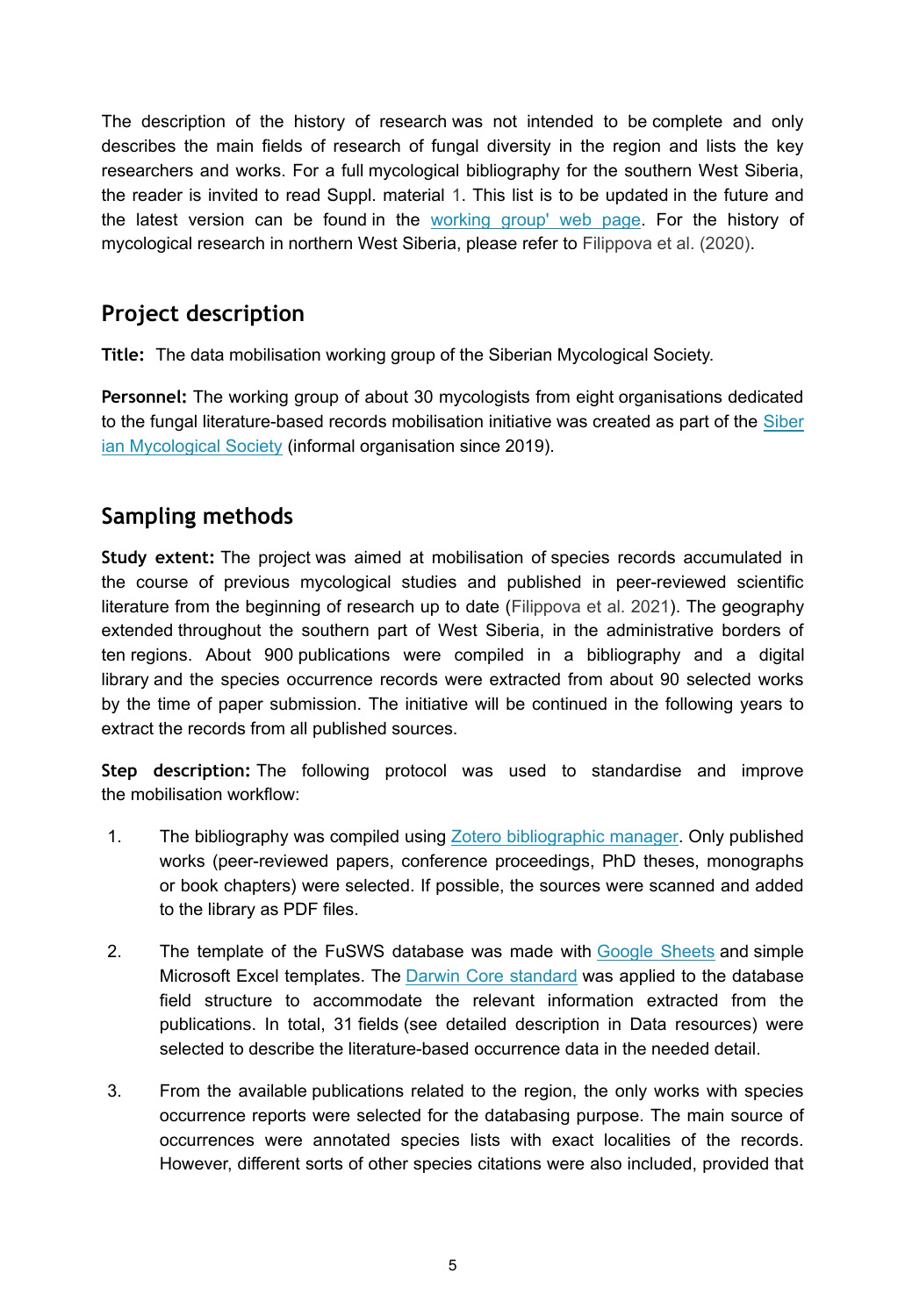they had the connection to any geography and could be georeferenced at least to the regional level.

- 4. Most of the occurrences were georeferenced, either from the coordinates provided in the paper or from the verbatim description of the field work locality. The georeferencing of the verbatim descriptions was made using [Yandex](https://yandex.ru/maps) or [Google](https://maps.google.ru/maps) map services. Depending on the quality of georeference provided in publications, the [coordinate uncertainty](https://dwc.tdwg.org/terms/#dwc:coordinateUncertaintyInMeters) was estimated as follows: 1) the coordinate of a fruiting structure or a plot provided in the publication gives the uncertainty about 3-30 m; 2) the coordinate of the field work locality provided in publication gives the uncertainty between 500 m to 5 km; 3) the report of the species presence in a particular region gives the centroid of the area with the uncertainty radius to include its borders.
- 5. The locality names were reserved in the field «[verbatimLocality](https://dwc.tdwg.org/terms/#dwc:verbatimLocality)» for accuracy.
- 6. When possible, the «[eventDate»](https://dwc.tdwg.org/terms/#dwc:eventDate) was extracted from the annotation data. Whenever this information was absent, the date of the publication was used instead, with the remarks in the [«verbatimEventDate»](https://dwc.tdwg.org/terms/#dwc:verbatimEventDate) field about the origin of the date.
- 7. The ecological features, habitat or relief were written in the [«habitat](https://dwc.tdwg.org/terms/#dwc:habitat)» field and reserved in Russian.
- 8. The substrate is important feature of fungal occurrences and was extracted in the « [fieldNotes](https://dwc.tdwg.org/terms/#dwc:fieldNotes)» field.
- 9. Other annotation records, including the abundance, fruiting season and others, were accommodated in the «[occurrenceRemarks»](https://dwc.tdwg.org/terms/#dwc:occurrenceRemarks) field.
- 10. The original scientific names reported in publications were filled in the «verbatimScientificName» field and reserved in the original database. This field was used to create the [«ScientificName](https://dwc.tdwg.org/terms/#dwc:scientificName)» field after spelling errors correction using the [GBIF Species Matching tool.](https://www.gbif.org/tools/species-lookup) This tool was also used to create the additional fields of taxonomic hierarchy from species to kingdom, to fill in the [«taxonRank](https://dwc.tdwg.org/terms/#dwc:taxonRank)» field and to synonymise according to the [GBIF](https://www.gbif.org/dataset/d7dddbf4-2cf0-4f39-9b2a-bb099caae36c) [Backbone](https://www.gbif.org/dataset/d7dddbf4-2cf0-4f39-9b2a-bb099caae36c) [Taxonomy](https://www.gbif.org/dataset/d7dddbf4-2cf0-4f39-9b2a-bb099caae36c).
- 11. To track the digitisation process, a metadata worksheet was maintained. Each bibliographic record had a series of fields to describe the digitisation process and its results: the total number of extracted occurrence records, general description of the occurrence quality, presence of the observation date, details of georeferencing and the name of a person responsible for the digitisation.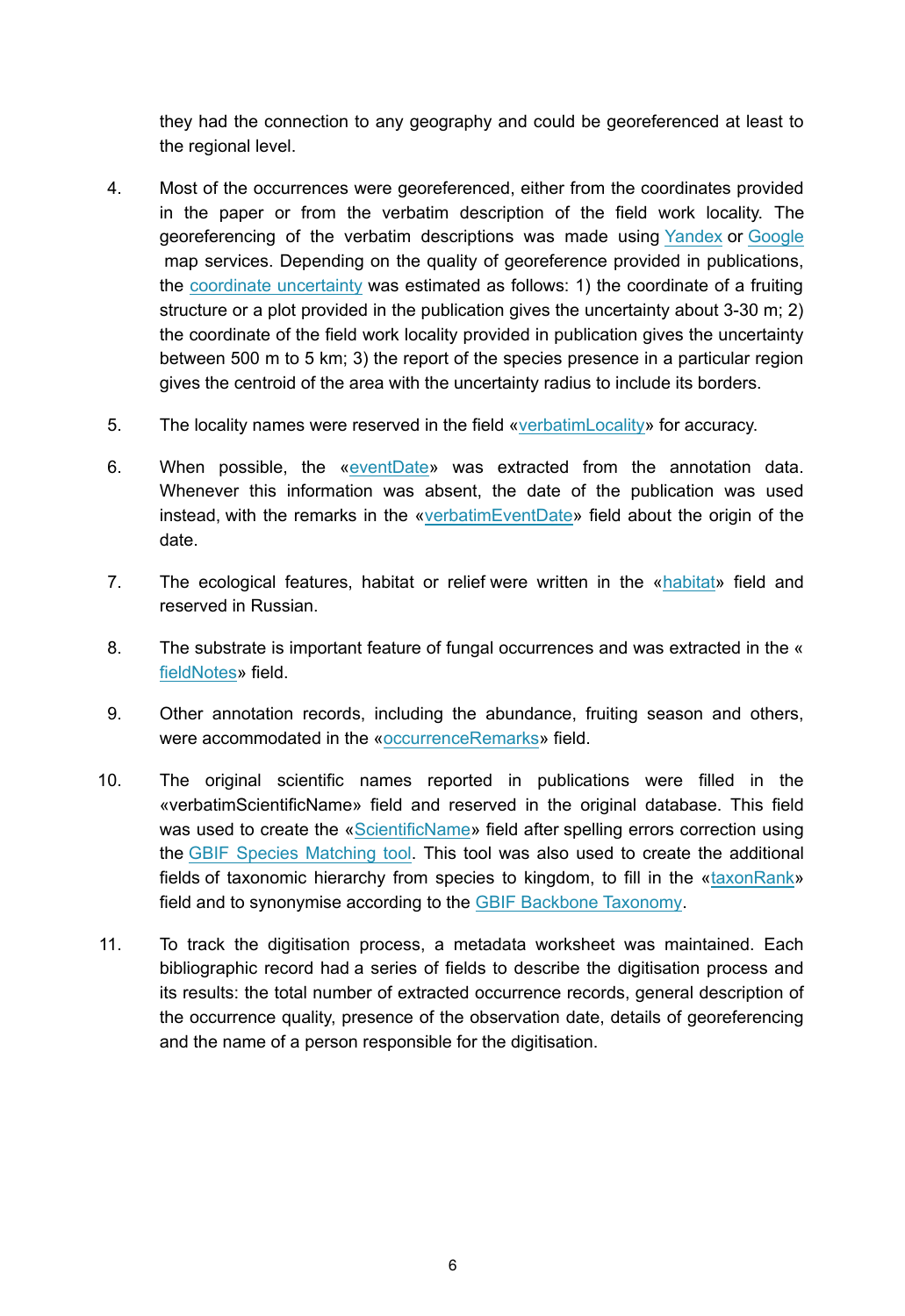# **Geographic coverage**

**Description:** The dataset is limited by the administrative borders of ten regions (Tyumen Region, Sverdlovsk Region, Chelyabinsk Region, Kurgan Region, Omsk Region, Tomsk Region, Novosibirsk Region, Kemerovo Region, Altai Territory and Republic of Altai).

The region occupies the central to southern part of the West Siberian Plain. The area extends for about 1.5K km from the west to the east from the eastern slopes of the Ural Mountains to Yenisey River and from north to south – about 1.3K km. The total area equals about 1.4 m  $km<sup>2</sup>$ .

The area is very diverse in biogeographical terms, including several vegetation zones from steppe to taiga forest and mountain ecosystems. The relief in the central part is mainly a plain, but the south-eastern part of the area is occupied by several mountain systems of Altai, Salair, Kuznetsk Alatau and Gornaya Shoriya. The western part of West Siberia is bordered by the Ural Mountains.

Most administrative divisions were covered by mycological research, but the intensity of the research varies (Fig. [1](#page-20-0)). Up to 85% of all records in the database currently made from five regions (Novosibirsk Region - 35%, Tomsk Region - 16%, Republic of Altai - 15%, Altai Territory - 11% and Kemerovo Region - 11% of total occurrences). Other regions are less covered in the database and the subject of future work.

**Coordinates:** 49.309 and 60.907 Latitude; 61.518 and 95.4909 Longitude.

# **Taxonomic coverage**

**Description:** According to the database summary report by the time of paper submission, there are occurrences of about 2200 species mobilised in the FuSWS database, which represent 800 genera, 230 families, 80 orders, 19 classes, five phyla and three kingdoms (Fungi, Protozoa, Chromista) (Fig. [2](#page-21-0)). The richest classes by number of occurrences are Agaricomycetes (44%), Dothideomycetes (15%), Leotiomycetes (15%) and Lecanoromycetes (14%). The richest ten families by number of occurrences are Erysiphaceae (13%), Polyporaceae (6%), Capnodiaceae (5%), Mycosphaerellaceae (5%), Meruliaceae (3%), Fomitopsidaceae (3%), Hymenochaetaceae (2%), Parmeliaceae (2%), Agaricaceae (2%) and Venturiaceae (2% of all occurrences).

### **Temporal coverage**

**Data range:** 1925-1-01 - 2019-1-01.

**Notes:** About 90 publications for the last century.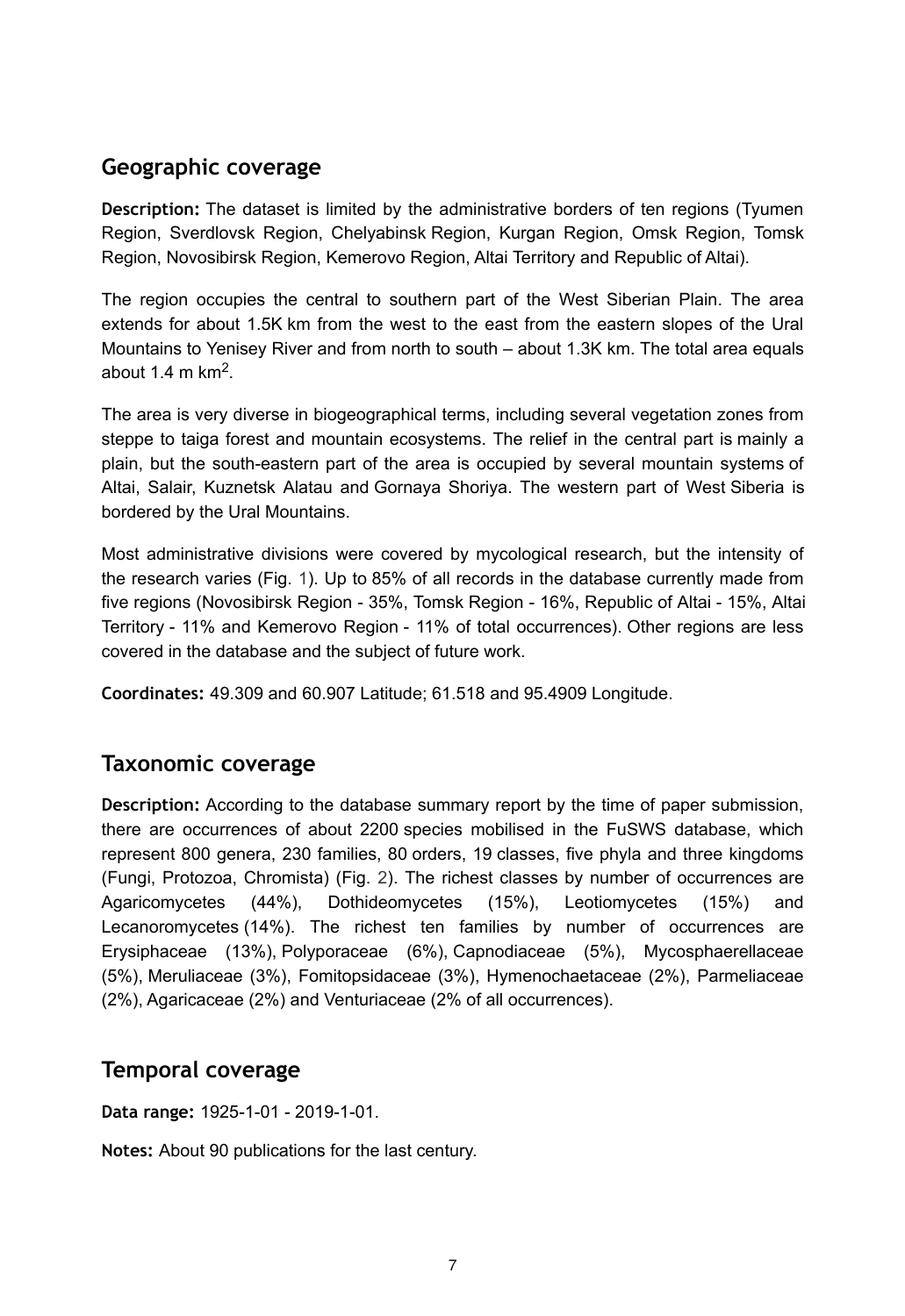## **Usage licence**

**Usage licence:** Creative Commons Public Domain Waiver (CC-Zero)

**IP rights notes:** This work is licensed under a Creative Commons Attribution (CC-BY) 4.0 License.

#### **Data resources**

**Data package title:** The Fungal Literature-based Occurrence Database for the southern West Siberia (Russia).

**Resource link:** <https://www.gbif.org/dataset/dd7d031f-b18f-4631-929a-049fcf00ac8f>

**Alternative identifiers:** <http://ipt.ugrasu.ru:8080/ipt/resource?r=funsws>

**Number of data sets:** 1

**Data set name:** The Fungal Literature-based Occurrence Database for the southern West Siberia (Russia).

**Data format:** Darwin Core

**Description:** The dataset includes a table in Darwin Core format with 31 original fields and about 8 K records.

| Column label                  | <b>Column description</b>                                                                                                                                                                                                                                         |
|-------------------------------|-------------------------------------------------------------------------------------------------------------------------------------------------------------------------------------------------------------------------------------------------------------------|
| occurrenceID                  | https://dwc.tdwg.org/terms/#dwc:occurrenceID; an identifier of a particular<br>occurrence, unique within this dataset. We used simple 5-digit incremental number<br>format.                                                                                       |
| basisOfRecord                 | https://dwc.tdwg.org/terms/#dwc:basisOfRecord; according to DwC<br>recommendation, all literature-based records published to GBIF should have a<br>value "MaterialCitation" (currently unavailable in IPT, but we will change it to this<br>value in the future). |
| bibliographicCitation         | https://dwc.tdwg.org/terms/#dcterms:bibliographicCitation; the bibliographic citation<br>of a publication from which the occurrence was extracted, Elsevier - Harvard (with<br>titles).                                                                           |
| catalogNumber                 | https://dwc.tdwg.org/terms/#dwc:catalogNumber; the collection number or field<br>number of the specimen, if provided in annotation (for example LE 255111 -<br>specimen stored in Komarov Botanical Institude RAS).                                               |
| coordinateUncertaintyInMetres | https://dwc.tdwg.org/terms/#dwc:coordinateUncertaintyInMeters; see "Sampling"<br>methods" for the description of the uncertainty calculation protocol.                                                                                                            |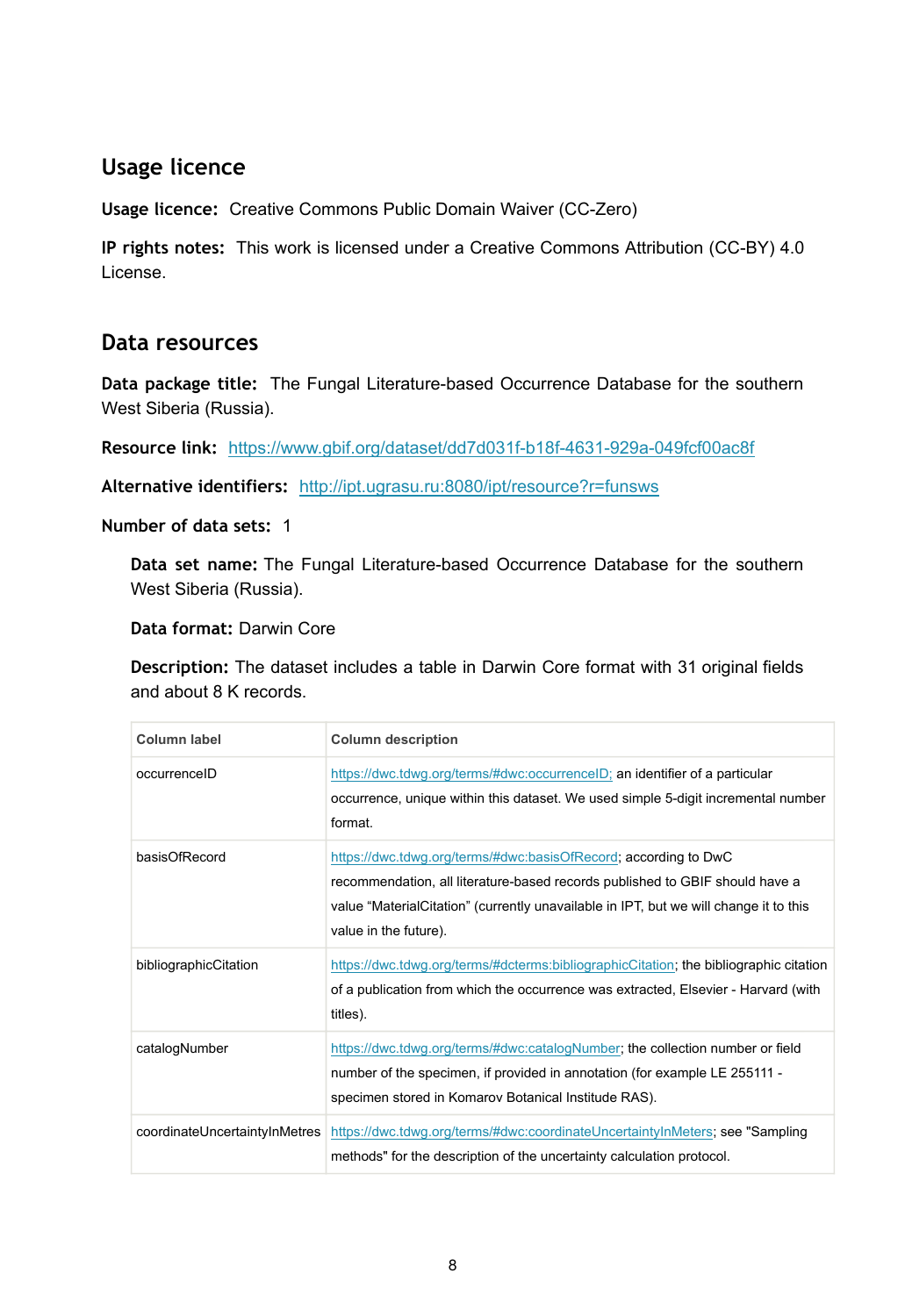| countryCode          | https://dwc.tdwg.org/terms/#dwc:countryCode; the standard code for the country in<br>which the locality occurs (RU).                                                                                                                                                                    |
|----------------------|-----------------------------------------------------------------------------------------------------------------------------------------------------------------------------------------------------------------------------------------------------------------------------------------|
| county               | https://dwc.tdwg.org/terms/#dwc:county; the full, unabbreviated name of the next<br>smaller administrative region than stateProvince (район).                                                                                                                                           |
| decimalLatitude      | https://dwc.tdwg.org/terms/#dwc:decimalLatitude; the geographic latitude provided<br>in publication or determined from the provided geographic description; see<br>"Sampling methods" for georeferencing details.                                                                       |
| decimalLongitude     | https://dwc.tdwg.org/terms/#dwc:verbatimLongitude; the geographic longitude<br>provided in the publication or determined from the provided geographic<br>description; see "Sampling methods" for georeferencing details.                                                                |
| eventDate            | https://dwc.tdwg.org/terms/#dwc:eventDate; the full date of the observation event if<br>provided in annotation or the year of publication itself, if absent in annotation of the<br>record. In case the year of publication added, a corresponding remark was added<br>in eventRemarks. |
| fieldNotes           | https://dwc.tdwg.org/terms/#dwc:fieldNotes; the description of substrate.                                                                                                                                                                                                               |
| geodeticDatum        | https://dwc.tdwg.org/terms/#dwc:geodeticDatum; the geodetic datum upon which<br>the geographic coordinates are given.                                                                                                                                                                   |
| georeferencedBy      | https://dwc.tdwg.org/terms/#dwc:georeferencedBy; a person who determined the<br>georeference.                                                                                                                                                                                           |
| georeferenceProtocol | https://dwc.tdwg.org/terms/#dwc:georeferenceProtocol; see "Sampling methods"<br>for georeferencing details.                                                                                                                                                                             |
| georeferenceSources  | https://dwc.tdwg.org/terms/#dwc:georeferenceSources; the resource used to<br>georeference the locality.                                                                                                                                                                                 |
| habitat              | https://dwc.tdwg.org/terms/#dwc:habitat; the description of habitat, including<br>vegetation or relief.                                                                                                                                                                                 |
| identifiedBy         | https://dwc.tdwg.org/terms/#dwc:identifiedBy; a person who identified the taxon.                                                                                                                                                                                                        |
| kingdom              | https://dwc.tdwg.org/terms/#dwc:kingdom; the full scientific name of the kingdom in<br>which the taxon is classified.                                                                                                                                                                   |
| locality             | https://dwc.tdwg.org/terms/#dwc:locality; the original locality description of the<br>collection place below county level, in English.                                                                                                                                                  |
| occurrenceRemarks    | https://dwc.tdwg.org/terms/#dwc:occurrenceRemarks; other annotations to the<br>record, including abundance, phenology etc.                                                                                                                                                              |
| recordedBy           | https://dwc.tdwg.org/terms/#dwc:recordedBy; a person responsible for the original<br>occurrence record, if present in annotation.                                                                                                                                                       |
| scientificName       | https://dwc.tdwg.org/terms/#dwc:scientificName; the original names as provided in<br>publication, but corrected for spelling mistakes using GBIF Species Matching tool.                                                                                                                 |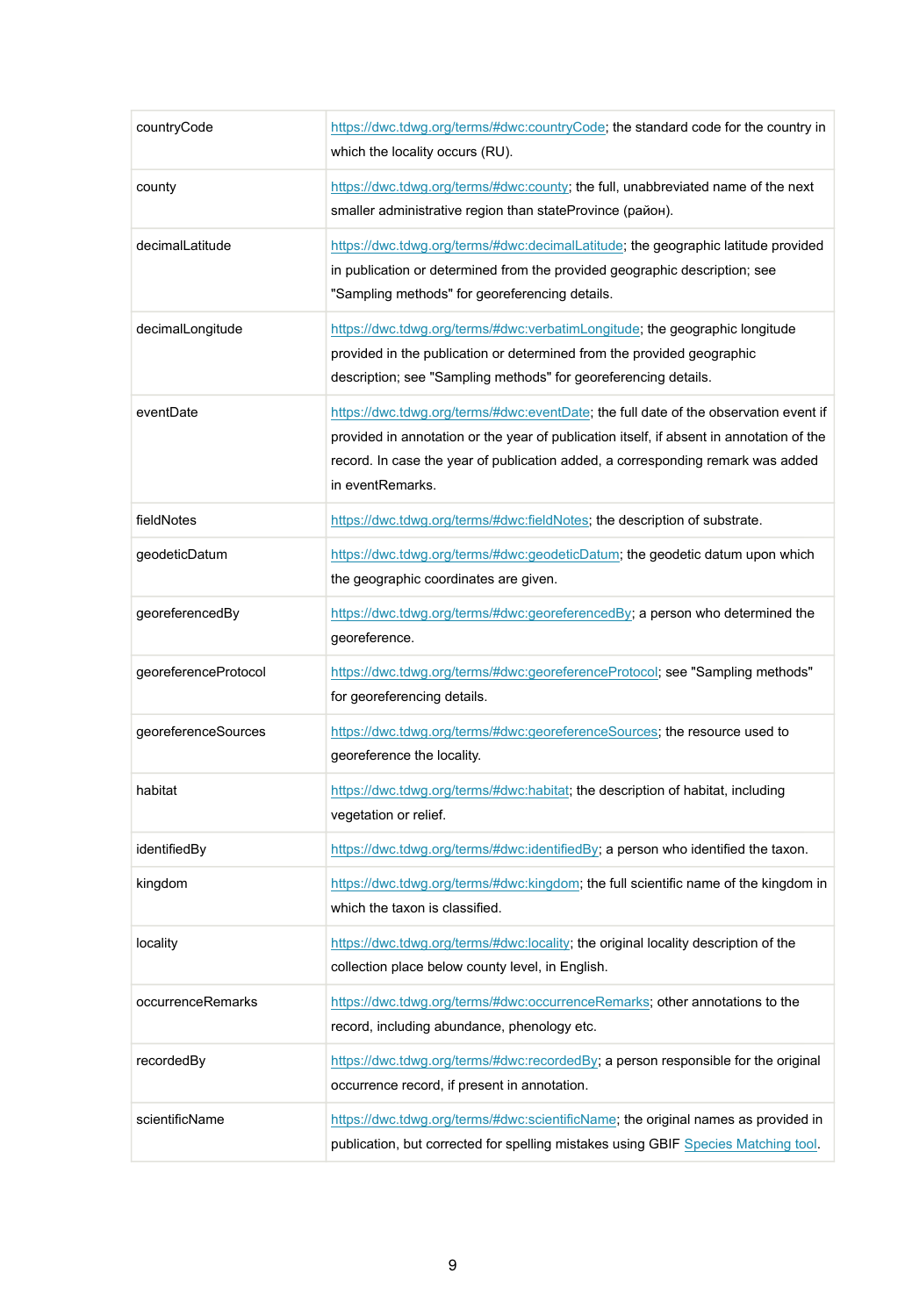| stateProvince     | https://dwc.tdwg.org/terms/#dwc.stateProvince, the name of the next smaller<br>administrative region than country (область, край, республика).                                                                              |
|-------------------|-----------------------------------------------------------------------------------------------------------------------------------------------------------------------------------------------------------------------------|
| taxonRank         | https://dwc.tdwg.org/terms/#dwc:taxonRank; the taxonomic rank of the most<br>specific name in the scientificName as it appears in the original publication.                                                                 |
| verbatimElevation | https://dwc.tdwg.org/terms/#dwc:verbatimElevation; the original description of the<br>elevation.                                                                                                                            |
| eventRemarks      | https://dwc.tdwg.org/terms/#dwc:eventRemarks; information whether the<br>eventDate was extracted from annotation or from a year of publication.                                                                             |
| verbatimLocality  | https://dwc.tdwg.org/terms/#dwc:verbatimLocality; the original locality description<br>of the collection place below county level, reserved in original language.                                                           |
| verbatimLatitude  | https://dwc.tdwg.org/terms/#dwc:verbatimLatitude; the original latitude format as it<br>was provided in a publication.                                                                                                      |
| verbatimLongitude | https://dwc.tdwg.org/terms/#dwc:verbatimLongitude, the original longitude format<br>as it was provided in a publication.                                                                                                    |
| verbatimEventDate | https://dwc.tdwg.org/terms/#dwc:verbatimEventDate; the original representation of<br>the date as it was provided in a publication.                                                                                          |
| language          | https://dwc.tdwg.org/terms/#dcterms:language; a language of the dataset, which is<br>Russian for some of the fields (bibliographicReference, verbatimLocality,<br>occurrenceRemarks, habitat) and English for other fields. |

# **Acknowledgements**

The research was partially funded by the grant of the Tyumen Region Government in accordance with the Program of the West Siberian Interregional Scientific and Educational Center, National Project "Nauka"; and a grant for organisation of New Young Researcher Laboratories as part of the implementation of the National Project "Science and Universities"; Elena A. Zvyagina's work was supported by a grant from the Russian Foundation for Basic Research (RFBR) 20-04-00349; Maria A. Tomoshevich and Irina G. Vorob'eva were funded by budgetary project No. AAAA-A21-121011290027-6 of the Central Siberian Botanical Garden of the Siberian Branch of the Russian Academy of Sciences (CSBG SB RAS), Novosibirsk, Russia.

## **Author contributions**

All authors participated in compilation of bibliography and extraction of the species occurrences included in the database and participated in the revision of the paper. Nina Filippova was an initiator of the digitisation initiative and responsible for data integration and publishing in GBIF. Sergei Bolshakov made the major data cleaning work with the database. Sergei Bolshakov and Dmitry Ageev compiled the bibliography in Zotero. Ilya Filippov prepared the distribution map.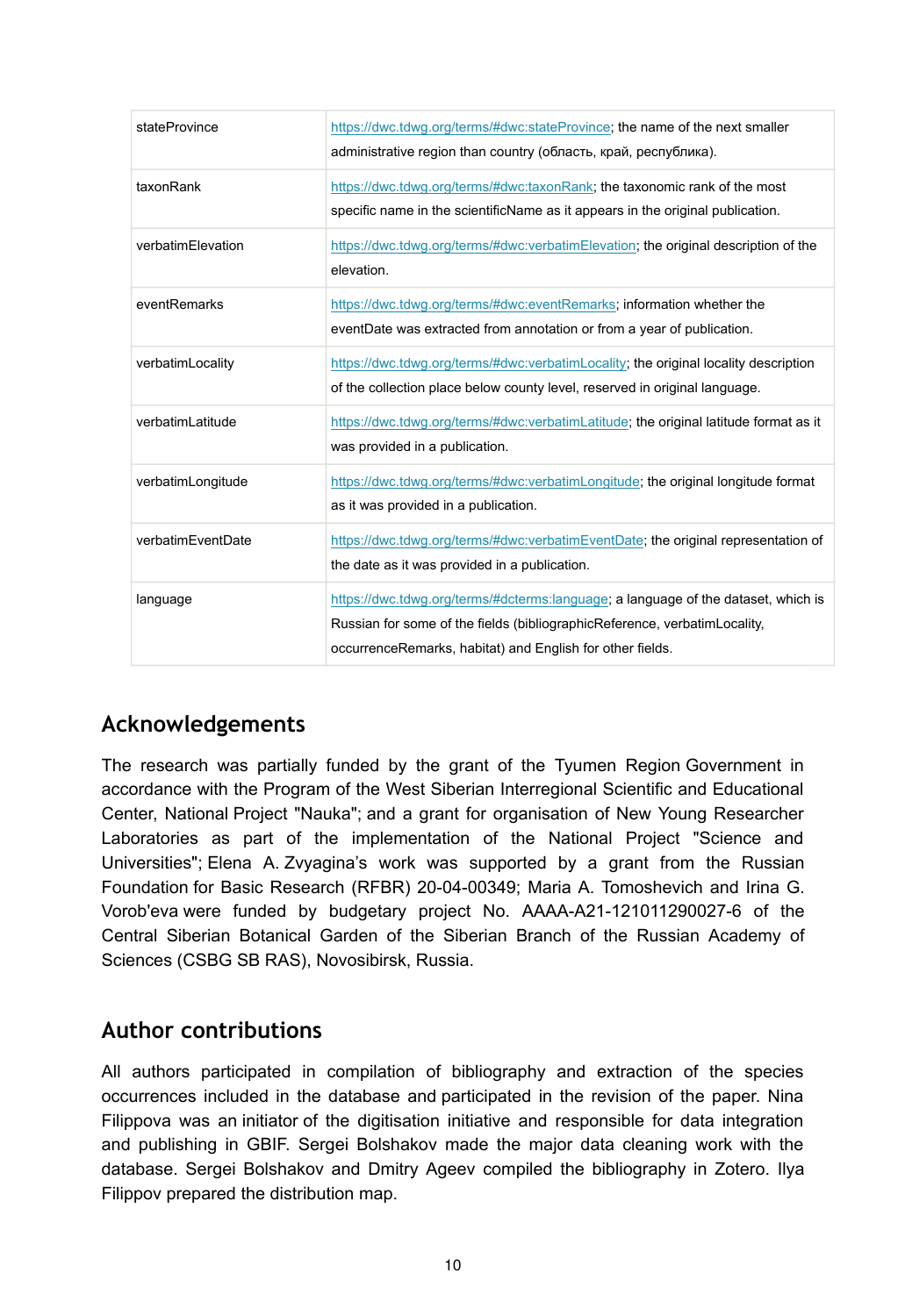# **References**

- <span id="page-10-10"></span>• Agafonova NN, Kryuchkova OE, Kutaf'eva NP, Gashkov SI (2007) The macromycetes of Tomsk Region (West Siberia). 2. Aphyllophoraceous fungi [Макромицеты Томской области (Западная Сибирь). 2. Афиллофоровые грибы]. Novosti Sistematiki Nizshikh Rasteniy 41: 92‑101. [In Russian].<https://doi.org/10.31111/nsnr/2007.41.92>
- <span id="page-10-9"></span>• Agafonova NN, Rebriev YA, Gashkov SI (2011) Gasteroid basidiomycetes of the Tomsk region [Гастероидные базидиомицеты Томской области]. Mycology and Phytopathology 45 (3): 221-227. [In Russian]. URL: [https://www.elibrary.ru/item.asp?](https://www.elibrary.ru/item.asp?id=16399058) [id=16399058](https://www.elibrary.ru/item.asp?id=16399058)
- <span id="page-10-6"></span>Barsukov EV (2001) Lichen flora of the Priobsky pine forest (Novosibirsk region) [Лихенофлора Приобского ленточного бора (Новосибирская область)]. Sibirskij Ekologicheskij Zhurnal 8: 507‑512. [In Russian].
- <span id="page-10-11"></span>• Bilanenko EN, Georgieva ML (2005) Micromycetes in solonchaks of south Siberia (Kulunda steppe) [Микромицеты солончаков Южной Сибири (Кулундинская степь)]. Mycology and Phytopathology 39 (4): 6-12. [In Russian]. URL: [https://elibrary.ru/](https://elibrary.ru/item.asp?id=9155944) [item.asp?id=9155944](https://elibrary.ru/item.asp?id=9155944)
- <span id="page-10-4"></span>• Davydov E, Printzen C (2012) Rare and noteworthy boreal lichens from the Altai Mountains (South Siberia, Russia). The Bryologist 115 (1): 61-73. [https://doi.org/](https://doi.org/10.1639/0007-2745.115.1.61) [10.1639/0007-2745.115.1.61](https://doi.org/10.1639/0007-2745.115.1.61)
- <span id="page-10-7"></span>• Davydov E, Yakovchenko L (2017) Rhizocarpon smaragdulum, a new monosporic yellow-thalline species and some additional species of the genus Rhizocarpon from the Altai Mountains (Siberia). The Lichenologist 49 (5): 457-466. [https://doi.org/10.1017/](https://doi.org/10.1017/s0024282917000469) [s0024282917000469](https://doi.org/10.1017/s0024282917000469)
- <span id="page-10-8"></span>• Davydov E, Yakovchenko L, Hollinger J, Bungartz F, Parrinello C, Printzen C (2021) The new genus Pulvinora (Lecanoraceae) for species of the 'Lecanora pringlei' group, including the new species Pulvinora stereothallina. The Bryologist 124 (2). [https://](https://doi.org/10.1639/0007-2745-124.2.242) [doi.org/10.1639/0007-2745-124.2.242](https://doi.org/10.1639/0007-2745-124.2.242)
- <span id="page-10-0"></span>• Davydov EA (2001) Catalogus annotatus lichenum montum Altai occidentalis (Rossia) [Аннотированный список лишайников западной части Алтая (Россия)]. Novosti Sistematiki Nizshikh Rastenii 35: 140-161. [In Russian].
- <span id="page-10-1"></span>• Davydov EA (2004) Additions to the lichen biota of the Altai Mountains I. [Дополнения к видовому составу лишайников Алтайской горной страны. I]. Turczaninowia 7 (4): 47‑59. URL: <http://old.ssbg.asu.ru/turcz/turcz404-47-59.pdf>
- <span id="page-10-2"></span>• Davydov EA, Titov AN, Zamora SP (2007) Additions to the lichen biota of the Altai Mountains II [Дополнения к видовому составу лишайников Алтайской горной страны. II]. Turczaninowia 10 (1): 60‑67. URL: [http://old.ssbg.asu.ru/turcz/](http://old.ssbg.asu.ru/turcz/turcz107-60-67.pdf) [turcz107-60-67.pdf](http://old.ssbg.asu.ru/turcz/turcz107-60-67.pdf)
- <span id="page-10-5"></span>• Davydov EA (2012) Lichens of the Tigirek Nature Reserve (annotated species list) [Лишайники Тигирекского заповедника (аннотированный список видов)]. Trudy Tigirekskogo Zapovednika 4: 69‑85. [In Russian].
- <span id="page-10-3"></span>• Davydov EA, Printzen C (2012) Additions to the lichen biota of the Altai Mountains (Siberia). III. [Дополнения к видовому составу лишайников Алтайской горной страны. III]. Turczaninowia 15 (1): 85‑91. URL: [http://old.ssbg.asu.ru/turcz/](http://old.ssbg.asu.ru/turcz/turcz_15_1_85-91.pdf) [turcz\\_15\\_1\\_85-91.pdf](http://old.ssbg.asu.ru/turcz/turcz_15_1_85-91.pdf)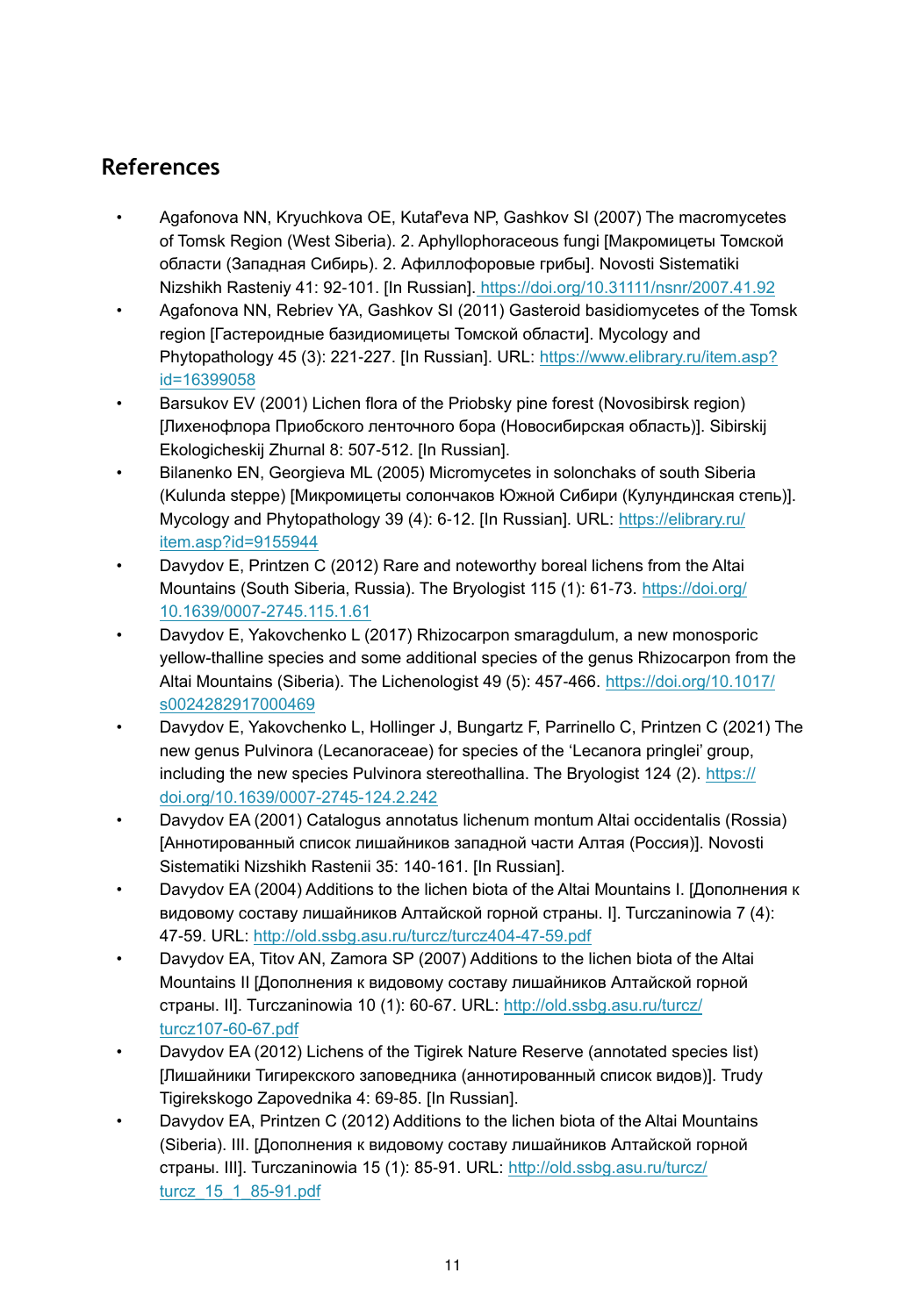- <span id="page-11-1"></span>• Davydov EA, Konoreva LA, Zhdanov IS, Dobrysh AA. (2012) Additions to the lichen biota of Altai mountains. IV. [Дополнения к видовому составу лишайников Алтайской горной страны. IV]. Turczaninowia 15 (3): 23‑36. URL: [http://old.ssbg.asu.ru/turcz/](http://old.ssbg.asu.ru/turcz/turcz_15_3_23-36.pdf) [turcz\\_15\\_3\\_23-36.pdf](http://old.ssbg.asu.ru/turcz/turcz_15_3_23-36.pdf)
- <span id="page-11-0"></span>• Davydov EA, Skachko EY (2014) History and results of study of lichens in Altay region [История и итоги изучения флоры лишайников Алтайского края]. Vestnik Altayskoy Nauki 1: 208‑213. [In Russian]. URL: <https://elibrary.ru/item.asp?id=21778191>
- <span id="page-11-2"></span>• Davydov EA, Konoreva LA (2017) New data on lichens from Salair province in Altaisky krai (Siberia, Russia) [Новые данные о лишайниках Салаирского ботаникогеографического района в Алтайском крае]. Turczaninowia 20 (4): 185‑197. [https://](https://doi.org/10.14258/turczaninowia.20.4.17) [doi.org/10.14258/turczaninowia.20.4.17](https://doi.org/10.14258/turczaninowia.20.4.17)
- <span id="page-11-6"></span>• Filippova AV, Kashina AY, Snigirev DY (2018) Basidiomycetes of urban and suburban plantings of the city of Kemerovo [Базидиальные грибы городских и пригородных насаждений города Кемерово]. Materialy Vserossiyskoy Konferentsii s Mezhdunarodnym Uchastiem «Mikologiya i Al'gologiya v Rossii. XX-XXI vek: Smena Paradigm»232‑233. [In Russian].
- <span id="page-11-9"></span>• Filippova N, Arefyev S, Zvyagina E, Kapitonov V, Makarova T, Mukhin V, Sedelnikova N, Stavishenko I, Shiryaev A, Tolpysheva T, Ryabitseva N, Paukov A (2020) Fungal literature records database of the Northern West Siberia (Russia). Biodiversity Data Journal 8<https://doi.org/10.3897/BDJ.8.e52963>
- <span id="page-11-10"></span>• Filippova N, Ageev D, Bolshakov S, Vayshlya O, Vlasenko A, Vlasenko V, Gashkov S, Gorbunova I, Davydov E, Zvyagina E, Kudashova N, Tomoshevich M, Filippova A, Shabanova N, Yakovchenko L (2021) The fungal literature-based occurrence database for the Southern West Siberia (Russia). Version 1.8. Yugra State University Biological Collection (YSU BC). Occurrence datase[t https://doi.org/10.15468/eqx72v](https://doi.org/10.15468/eqx72v)
- <span id="page-11-3"></span>• Gorbunova IA, Vlasenko VA, Chubarova YA (2011) Macromycetes of Tigiretsky Nature Reserve (annotated species list) [Макромицеты Тигирекского заповедника (аннотированный список видов)]. Biota Tigirekskogo zapovednika. Trudy Tigirekskogo zapovednika. 4: 57‑71. [In Russian].
- <span id="page-11-4"></span>• Gorbunova IA (2017) New data on Agaricoid fungi of the Katunsky State Nature Reserve and rare fungi of the Republic of Altay (Russia) [Новые сведения об агарикоидных грибах Катунского заповедника и редких грибах Республики Алтай (Россия)]. Nature Conservation Research 2: 43‑55. [In Russian]. [https://doi.org/](https://doi.org/10.24189/ncr.2017.032) [10.24189/ncr.2017.032](https://doi.org/10.24189/ncr.2017.032)
- <span id="page-11-5"></span>• Gorbunova IA (2018) New information about agaricoid basidiomycetes of the Tigirek State Nature Reserve (Altai territory) [Новые сведения об агарикоидных базидиомицетах заповедника «Тигирекский» (Алтайский край)]. Turczaninowia 21 (2): 160‑171. [In Russian][. https://doi.org/10.14258/turczaninowia.21.2.16](https://doi.org/10.14258/turczaninowia.21.2.16)
- <span id="page-11-7"></span>• Gorbunova IA, Rebriev YA (2018) New information about gasteroid basidiomycetes of the Tigirek State Nature Reserve (Altai territory) [Новые сведения о гастероидных и агарикоидных базидиомицетах Тигирекского заповедника]. Turczaninowia 21: 24‑30. [In Russian].<https://doi.org/10.14258/turczaninowia.21.1.3>
- <span id="page-11-8"></span>• Ibragimova ZB, Mazurkova NA, Makarevich EV, Filippova EI, Troshkova GP, Kostina NE, Protsenko MA, Skarnovich MA, Shishkina LN, Gorbunova IA (2013) Antiviral activity of aqueous and ethanol fungal extracts against DNA-containing viruses [Противовирусная активность водных и этанольных грибных экстрактов в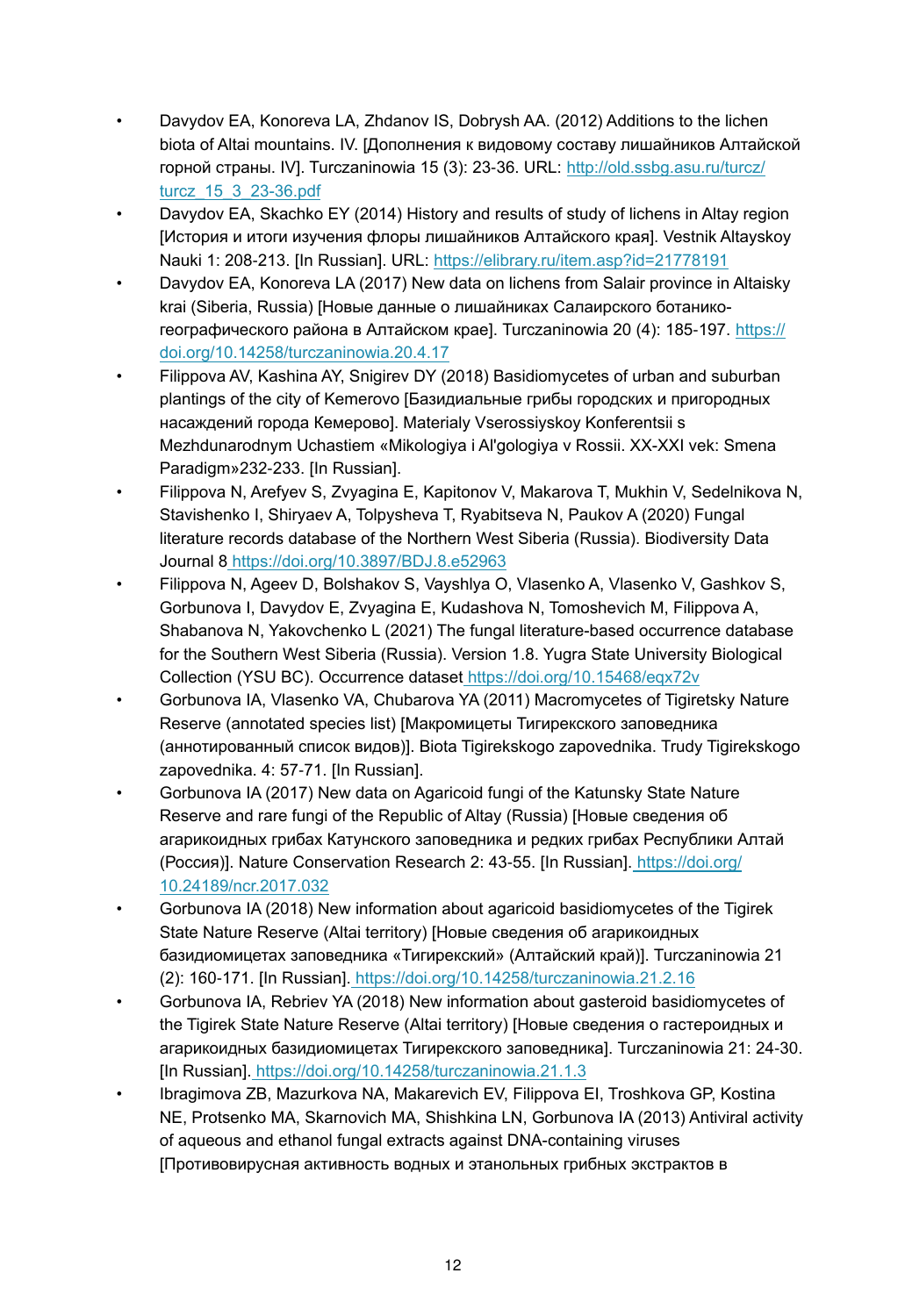отношении ДНК-содержащих вирусов]. Sovremennye Naukoemkie Tekhnologii 4: 112. [In Russian]. URL: <https://top-technologies.ru/ru/article/view?id=31628>

- <span id="page-12-0"></span>• Koneva VV (2003) Lichens of forests and bogs of the southeastern Tomsk region [Лишайники лесных и болотных фитоценозов юго-востока Томской области]. Sibirskiy Ekologicheskiy Zhurnal 10 (4): 523-528. [In Russian]. URL: [https://elibrary.ru/](https://elibrary.ru/item.asp?id=17641834) [item.asp?id=17641834](https://elibrary.ru/item.asp?id=17641834)
- <span id="page-12-1"></span>• Kosheleva AP, Kutaf'eva ΗP (2004) Biota of macromycetes in the region between rivers Ob and Tom (Tomsk region, West Siberia) [Биота макромицетов между речья Оби и Томи (Томская область, Западная Сибирь)]. Novosti Sistematiki Nizshikh Rastenii 37: 106‑115. [In Russian]. URL: <https://www.elibrary.ru/item.asp?id=18263152>
- <span id="page-12-2"></span>• Kudashova NN, Gashkov SI, Vayshlya OB (2016a) Additions to the list of macromycetes of Tomsk region [Дополнительные данные к списку макромицетов Томской области]. Sistematicheskie Zametki Po Materialam Gerbariya im. P.N. Krylova Tomskogo Gosudarstvennogo Universiteta 114: 49‑60. [In Russian][. https://doi.org/](https://doi.org/10.17223/20764103.114.6) [10.17223/20764103.114.6](https://doi.org/10.17223/20764103.114.6)
- <span id="page-12-3"></span>• Kudashova NN, Gashkov SI, Vayshlya OB (2016b) Rare and protected species of fungi of Tomsk Oblast [Редкие и охраняемые виды грибов Томской области]. Vestnik Tomskogo Gosudarstvennogo Universiteta. Biologiya 4: 79‑109. [In Russian]. <https://doi.org/10.17223/19988591/36/6>
- <span id="page-12-4"></span>• Lavrov NN (1926) Mycoflora of the lower reaches of the Yenisei River and the islands of the Yenisei Gulf [Материалы к микофлоре низовьев реки Енисея и островов Енисейского залива]. Izvestiya Tomskogo Gosudarstvennogo Universiteta 77: 158‑177. [In Russian].
- <span id="page-12-9"></span>• Lavrov NN (1927) Materials for the study of Siberian Myxomycetes: 1. Vicinity of the city of Tomsk [Материалы для флоры слизевиков Сибири: 1. Слизевики окрестностей гор. Томска]. Izvestiya Tomskogo Otdeleniya Russkogo Botanicheskogo Obshchestva 2: 10‑21. [In Russian].
- <span id="page-12-10"></span>• Lavrov NN (1931) Myxomycetes of the Northern and Central Altay [Слизевики Северного и Центрального Алтая]. Izvestiya Tomskogo Otdeleniya Russkogo Botanicheskogo Obshchestva 3[In Russian].
- <span id="page-12-5"></span>• Lavrov NN (1937) Fungi and myxomycetes of Siberia and nearby regions of Europa, Asia and America. Vol. 1 [Флора грибов и слизевиков Сибири и смежных областей Европы, Азии и Америки. Вып. 1]. Trudy Tomskogo Gosudarstvennogo Universiteta Imeni V. V. Kuybysheva 104 (3): 12‑59. [In Russian].
- <span id="page-12-6"></span>• Lavrov NN (1938) Fungi and myxomycetes of Siberia and nearby regions of Europa, Asia and America. Vol. 2 [Флора грибов и слизевиков Сибири и смежных областей Европы, Азии и Америки. Вып. 2]. Trudy Biologicheskogo Nauchno-Issledovatel'skogo Instituta III: 1‑132. [In Russian].
- <span id="page-12-7"></span>• Lavrov NN (1951a) Fungi and myxomycetes of Siberia and nearby regions of Europa, Asia and America. Vol. 4. Mycopathogens of cereals [Флора грибов и слизевиков Сибири и смежных областей Европы, Азии и Америки. Вып. 4. Микофлора хлебных злаков]. Trudy Tomskogo Gosudarstvennogo Universiteta Imeny V. V. Kuybysheva 110: 1‑311. [In Russian].
- <span id="page-12-8"></span>• Lavrov NN (1951b) Fungi and myxomycetes of Siberia and nearby regions of Europa, Asia and America. Vol. 5. Mycopathogens of Siberian grasses [Флора грибов и слизевиков Сибири. Вып. 5. Очерк микофлоры злаков Сибири]. Trudy Tomskogo Gosudarstvennogo Universiteta Imeny V. V. Kuybysheva 113: 1‑104. [In Russian].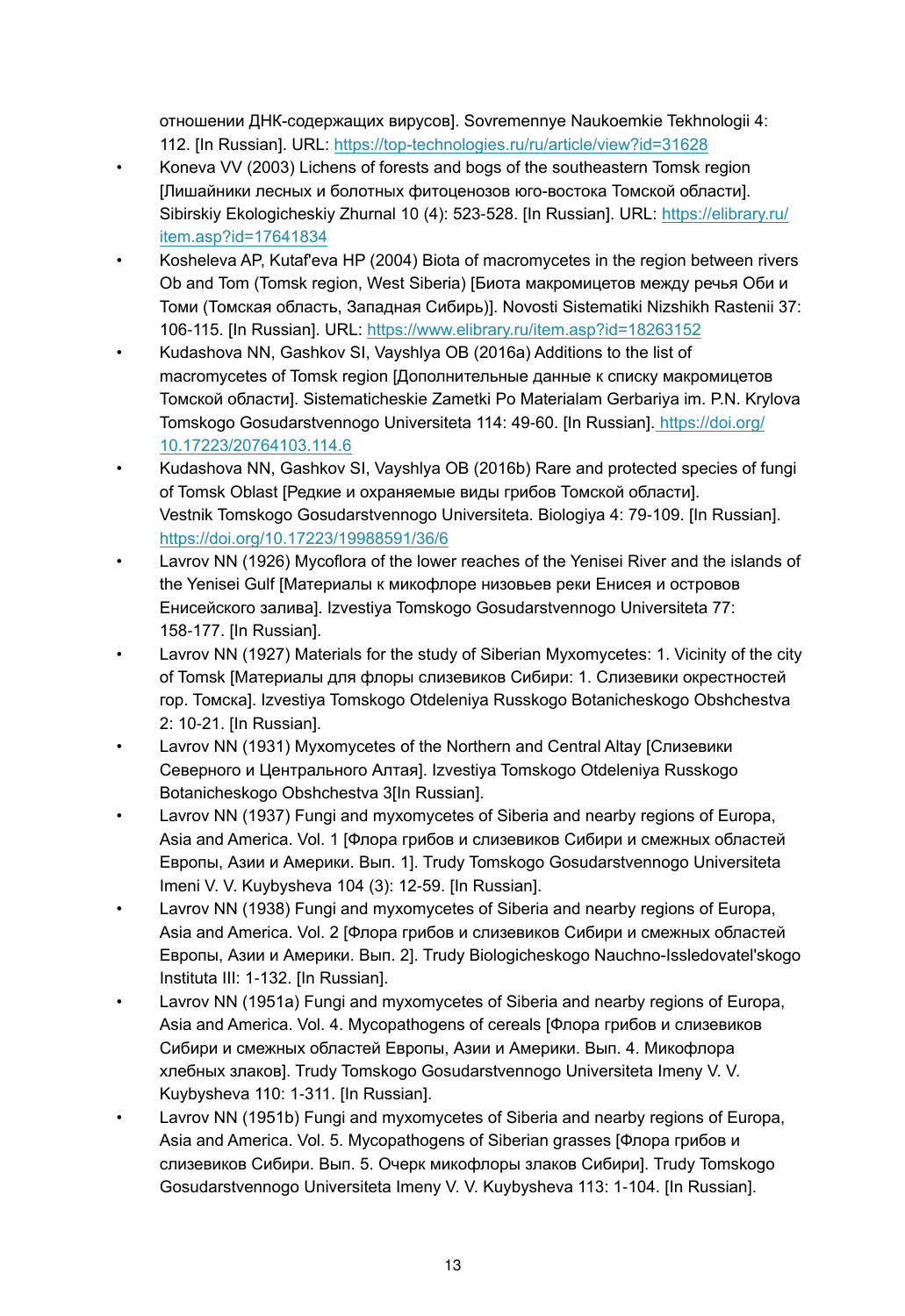- <span id="page-13-4"></span>• Milovidova LS, Melekhina EE (1971) The species diversity of fungi on some trees and shrubs of the Tomsk town [Видовой состав грибов на некоторых деревьях и кустарниках, произрастающих в Томске]. Byulletel' Sibirskogo Botanicheskogo Sada 8: 90. [In Russian].
- <span id="page-13-5"></span>• Milovidova LS, Melekhina EE (1972) Phytopathogenic fungi in parks in the city of Tomsk [Вредные грибы зеленых насаждений Томска]. Vodorosli i Griby Sibiri i Dal'nego Vostoka 2 (4): 163‑165. [In Russian].
- <span id="page-13-0"></span>• Milovidova LS (1983) Mycological and phytopathological research in Siberia [Микологические и фитопатологические исследования в Сибири]. Mycology and Phytopathology 17: 7‑10. [In Russian].
- <span id="page-13-1"></span>• Mukhin VA (1993) Boita of lignicolous basidiomycetes of West Siberian plain [Биота ксилотрофных базидиомицетов Западно-Сибирской равнины]. UIF «Nauka», Ekaterinburg, 231 pp. [In Russian]. [ISBN 5-7691-0380-9]
- <span id="page-13-2"></span>• Mukhin VA, Tret'yakova AS, Pryadein DV, Paukov AG, Yudin MM, Fefelov KA, Shiryaev AG (2003) Plants and fungi of the National Park «Pripyshminskie bory» [Растения и грибы национального парка «Припышминские боры»]. Izdatel'stvo Ural'skogo Universiteta, Ekaterinburg, 204 pp. [In Russian]. [ISBN 5-86037-053-9]
- <span id="page-13-3"></span>• Murashkinskiy KE, Ziling MK (1928) Mycoflora of Altay and Sayany [Материалы по микофлоре Алтая и Саян]. Trudy Sibirskogo Instituta Sel'skogo Khozyaystva i Lesovodstva 10 (4): 361‑390. [In Russian].
- <span id="page-13-11"></span>• Nikitina SM (2008a) Pathogenic micromycetes and optimization of the phytosanitary state of onions in the forest-steppe of the Ob region [Патогенные микромицеты и оптимизация фитосанитарного состояния лука в лесостепи Приобья]. Novosibirskiy Gosudarstvennyy Agrarnyy Universitet, Kinel', 24 pp. [In Russian].
- <span id="page-13-12"></span>• Nikitina SM (2008b) Complex resistance of perennial onions to diseases [Комплексная устойчивость многолетних луков к заболеваниям]. Sibirskiy Vestnik Sel'skokhozyaystvennoy Nauki 10 (190): 38-41. [In Russian]. URL: [https://elibrary.ru/](https://elibrary.ru/item.asp?id=11609234) [item.asp?id=11609234](https://elibrary.ru/item.asp?id=11609234)
- <span id="page-13-6"></span>• Nozdrenko MV (1960) Fungal phytopathogens of the city of Novosibirsk [Главнейшие грибные болезни зеленых насаждений Новосибирска]. Trudy Tsentral'no-Sibirskogo Botanicheskogo Sada 3: 57‑64. [In Russian].
- <span id="page-13-7"></span>• Nozdrenko MV (1961) Plant diseases of the city of Novosibirsk [Болезни зеленых насаждений города Новосибирска]. Rastitel'nye bogatstva Novosibirskoy oblasti [Растительные богатства Новосибирской области]. Izd-vo SO AN SSSR, Novosibirsk, 189-197 pp. [In Russian].
- <span id="page-13-8"></span>• Nozdrenko MV (1964) Fungal phytopathogens of the city of Novosibirsk [Грибы зеленых насаждений городов Новосибирской области]. Vodorosli i Griby Sibiri i Dal'nego Vostoka 1 (8): 196‑203. [In Russian].
- <span id="page-13-9"></span>• Nozdrenko MV (1965) Fungal phytopathogens of Pinus sibirica [Материалы к микофлоре сибирского кедра]. Vodorosli i Griby Zapadnoy Sibiri 2: 142‑148. [In Russian].
- <span id="page-13-10"></span>• Nozdrenko MV (1974) Species diversity of phytopathogens of parks in Novosibirsk Scientific Center [Основной состав грибов зеленых насаждений Академгородка (Новосибирск)]. Aquatic and terrestrial lower plants of Siberia [Водные и наземные сообщества низших растений Сибири]. Nauka, Novosibirsk, 136–147 pp. [In Russian].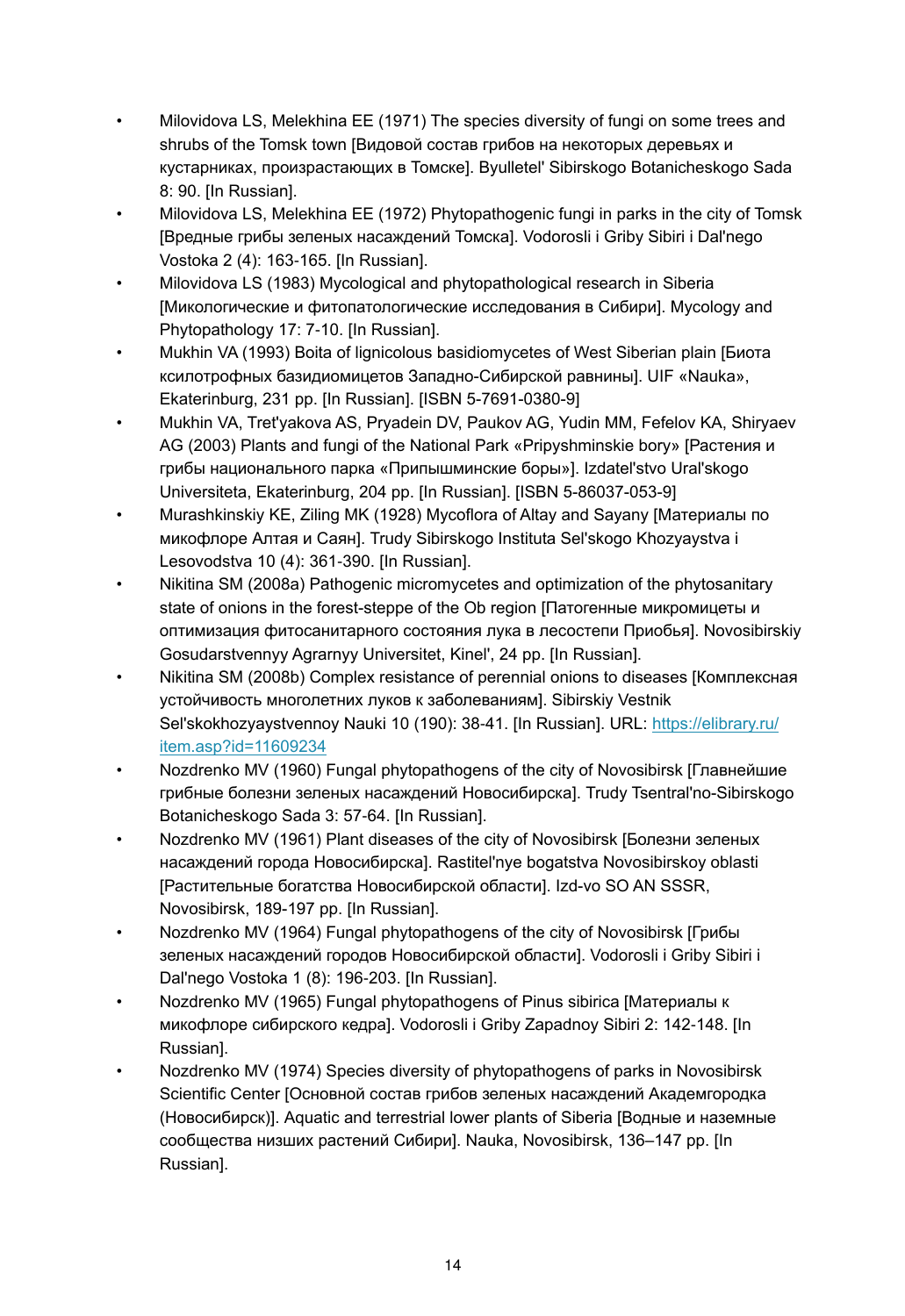- <span id="page-14-4"></span>• Paukov A, Davydov E, Nordin A, Roux C, Şenkardeşler A, Sohrabi M, Vondrák J, Frolov I, Teptina A, Shiryaeva A (2019) Three new species, new combinations and a key to known species of Lobothallia (Megasporaceae). The Lichenologist 51 (4): 301‑322. <https://doi.org/10.1017/s0024282919000264>
- <span id="page-14-5"></span>• Paukov AG, Davydov EA (2020) Aspicilia stalagmitica (Megasporaceae) - a new lichen species with isidia-like thalline outgrowths [Aspicilia stalagmitica (Megasporaceae) – новый вид лишайника с изидиевидными выростами таллома]. Turczaninowia 23 (1): 5‑12.<https://doi.org/10.14258/turczaninowia.23.1.1>
- <span id="page-14-6"></span>• Perova NV, Gorbunova IA (2001) Macrofungi of the Southern West Siberia [Макромицеты юга Западной Сибири]. Izd-vo SO RAN, Novosibirsk, 158 pp. [In Russian]. [ISBN 5-7692-0460-5]
- <span id="page-14-7"></span>• Perova NV, Gorbunova IA (2007) Mushrooms [Грибы]. In: Lashchinskiy NN (Ed.) Flora of Salair [Флора Салаирского кряжа]. Geo, Novosibirsk, 70–97 pp. [In Russian]. [ISBN 978-5-9747-0093-4].
- <span id="page-14-11"></span>• Protsenko MA, Makarevich EV, Ibragimova ZB, Filippova EI, Vlasenko VA, Mazurkova NA (2019) Antiviral activity of Bjerkandera adusta extracts against influenza and herpes viruses [Противовирусная активность экстрактов макромицета Bjerkandera adusta в отношении вирусов гриппа и герпеса]. Biofarmatsevticheskiy Zhurnal 11: 38‑44. [In Russian]. URL:<https://elibrary.ru/item.asp?id=41865731>
- <span id="page-14-8"></span>• Rebriev YA, Gorbunova IA (2007) Gasteromycetes of the Southwestern and Central Siberia [Гастеромицеты юга Западной и Средней Сибири. Sibirskiy Botanicheskiy Vestnik 2 (1): 51‑60. [In Russian].
- <span id="page-14-2"></span>• Savich VY, Elenkin AA (1950) Introduction to the flora of lichens of the Asian part of USSR [Введение к флоре лишайников Азиатской части СССР]. Trudy Botanicheskogo Instituta Imeni V.L. Komarova AN SSSR 2 (6): 181‑343. [In Russian].
- <span id="page-14-3"></span>• Sedel'nikova NV, Romanova EV (2010) Lichens as bioindicators of atmospheric pollution of the Novosibirsk urban agglomeration. [Лишайники – биоиндикаторы атмосферного загрязнения Новосибирской городской агломераци]. Akademicheskoe izd-vo «Geo», Novosibirsk, 99 pp. [In Russian]. [ISBN 978-5-904682-04-0]
- <span id="page-14-1"></span>Sedel'nikova NV (2017) Species diversity of lichens of Western Siberia and role of lichens in the mountain and plain phytocenoses. [Видовое разнообразие лихенобиоты Западной Сибири и оценка участия видов лишайников в основных её горных и равнинных фитоценозах]. Akademicheskoe izd-vo «Geo», Novosibirsk, 61 pp. [In Russian]. [ISBN 978-5-9909583-5-7]
- <span id="page-14-0"></span>• Shirjaeva OS (2015) Research history and species richness of agaricoid fungi in Sverdlovsk region [История изучения и видовое богатство агарикоидных базидиомицетов Свердловской области]. Vestnik Orenburgskogo Gosudarstvennogo Pedagogicheskogo Universiteta 4: 49‑58. [In Russian].
- <span id="page-14-9"></span>• Shiryaev AG (2008a) Species diversity of macromycetes of Sverdlovsk region [Видовое разнообразие гастеромицетов Свердловской области]. Mycology and Phytopathology 42: 330‑341. [In Russian]. URL: [https://www.elibrary.ru/item.asp?](https://www.elibrary.ru/item.asp?id=11646312) [id=11646312](https://www.elibrary.ru/item.asp?id=11646312)
- <span id="page-14-10"></span>• Shiryaev AG (2008b) Basidiomycetes of anthropogenic territories of the Urals [Клавариоидные грибы антропогенных территорий Урала]. Vestnik Ekologii, Lesovedeniya i Landshaftovedeniya 8: 80‑91. [In Russian].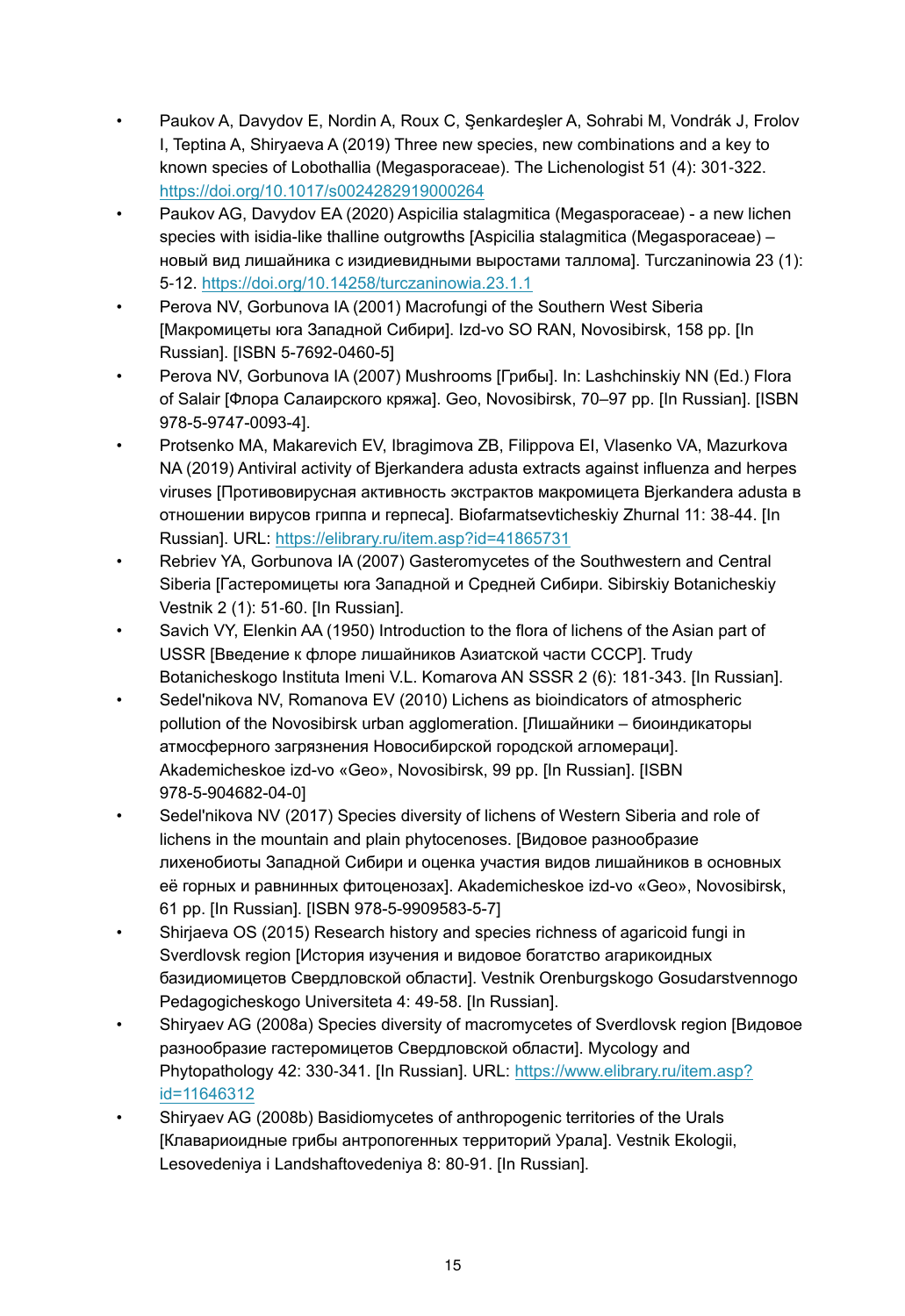- <span id="page-15-5"></span>• Shiryaev AG, Gorbunova IA (2012) The destribution specificy of the zonal clavarioid mycocomplexes in the south-eastern part of West Siberia [Особенности распределения зональных комплексов клавариоидных грибов юго-восточной части Западной Сибири. Rastitel'nyy Mir Aziatskoy Rossii 2 (10): 1‑10. [In Russian]. URL:<http://www.izdatgeo.ru/pdf/rast/2012-2/3.pdf>
- <span id="page-15-3"></span>• Singer R (1943) Das System der Agaricales. III. Annales Mycologici, 41. Verlag von "NATURA", Berlin, 189 pp. [In German].
- <span id="page-15-0"></span>Skachko EY (2003) Lichens of the steppe and forest-steppe zones of the Altai region and their use for bioindication. [Лишайники степной и лесостепной зон Алтайского края и их использование для биоиндикации состояния окружающей среды]. Altayskiy Gosudarstvennyy Agrarnyy Universitet, Barnaul, 20 pp. [In Russian]. URL:<https://elibrary.ru/item.asp?id=19301185>
- <span id="page-15-6"></span>• Sokolovskaya TV, Golovina MR (1973) Powdery mildew in the Siberian Botanical Garden [Мучнистая роса в Сибирском ботаническом саду]. Zashchita rasteniy 6: 49. [In Russian].
- <span id="page-15-1"></span>• Sorokina NV (2001a) Analysis of lichen flora of the central and southern forest-steppe zone of the Omsk region [Анализ лихенофлоры центральной и южной лесостепи Омской области]. Sibirskiy Ekologicheskiy Zhurnal 8 (4): 501‑506. [In Russian].
- <span id="page-15-2"></span>Sorokina NV (2001b) Lichens of the southern forest-steppe zone of the Omsk region [Лишайники южной лесостепи Омской области]. Novosti Sistematiki Nizshikh Rastenii 34: 185‑188. [In Russian].
- <span id="page-15-4"></span>• Stepanova NT, Sirko AV (1977) Additions to flora of Agaricoid fungi and Gasteromyetes in the Urals [К флоре агариковых грибов и гастеромицетов Урала]. In: Stepanova NT, Demidova ZA (Eds) Mycological research in the Urals [Микологические исследования на Урале]. Ural Branch ASUSSR, Sverdlovsk, 51-106 pp. [In Russian].
- <span id="page-15-11"></span>• Tomoshevich M, Kirichenko N, Holmes K, Kenis M (2013) Foliar fungal pathogens of European woody plants in Siberia: an early warning of potential threats? Forest Pathology 43 (5): 345‑359. <https://doi.org/10.1111/efp.12036>
- <span id="page-15-7"></span>• Tomoshevich MA, Vorob'eva IG (2005) Powdery mildew of Siberian species of Salix L. [Мучнистая роса сибирских видов рода Salix L.]. Sibirskiy Ekologicheskii Zhurnal 12 (4): 771‑775. [In Russian].
- <span id="page-15-8"></span>• Tomoshevich MA, Vorob'eva IG (2010) Pathogenic micromycetes of woody introduced species of the Rosaceae family. Arboretum collection of the Central Siberian Botanical Garden. [Патогенные микромицеты древесных интродуцентов семейства Rosaceae. Коллекция арборетума Центрального сибирского ботанического сада.]. Akademicheskoe izd-vo «GEO», Novosibirsk, 116 pp. [In Russian]. [ISBN 9785904682026]
- <span id="page-15-9"></span>• Tomoshevich MA, Banaev EV (2011) Conjugate analysis of arboriflora and pathogenic mycobiota of Novosibirsk [Сопряженный анализ арборифлоры и патогенной микобиоты г. Новосибирска]. Vestnik IrGSKhA 44 (1): 144‑152. [In Russian]. URL: <https://elibrary.ru/item.asp?id=16551580>
- <span id="page-15-10"></span>• Tomoshevich MA (2012) Atlas of pathogenic micromycetes of wooden plants of Siberia. [Атлас патогенных микромицетов древесных растений Сибири]. Akademicheskoe izd-vo «GEO», Novosibirsk, 250 pp. [In Russian]. [ISBN 978-5-904682-81-1]
- <span id="page-15-12"></span>• Tomoshevich MA, Banaev EV (2013) Concerning regularities in the structure of pathogenic micromycetes on leaves of woody plants in urban ecosystems of Siberia.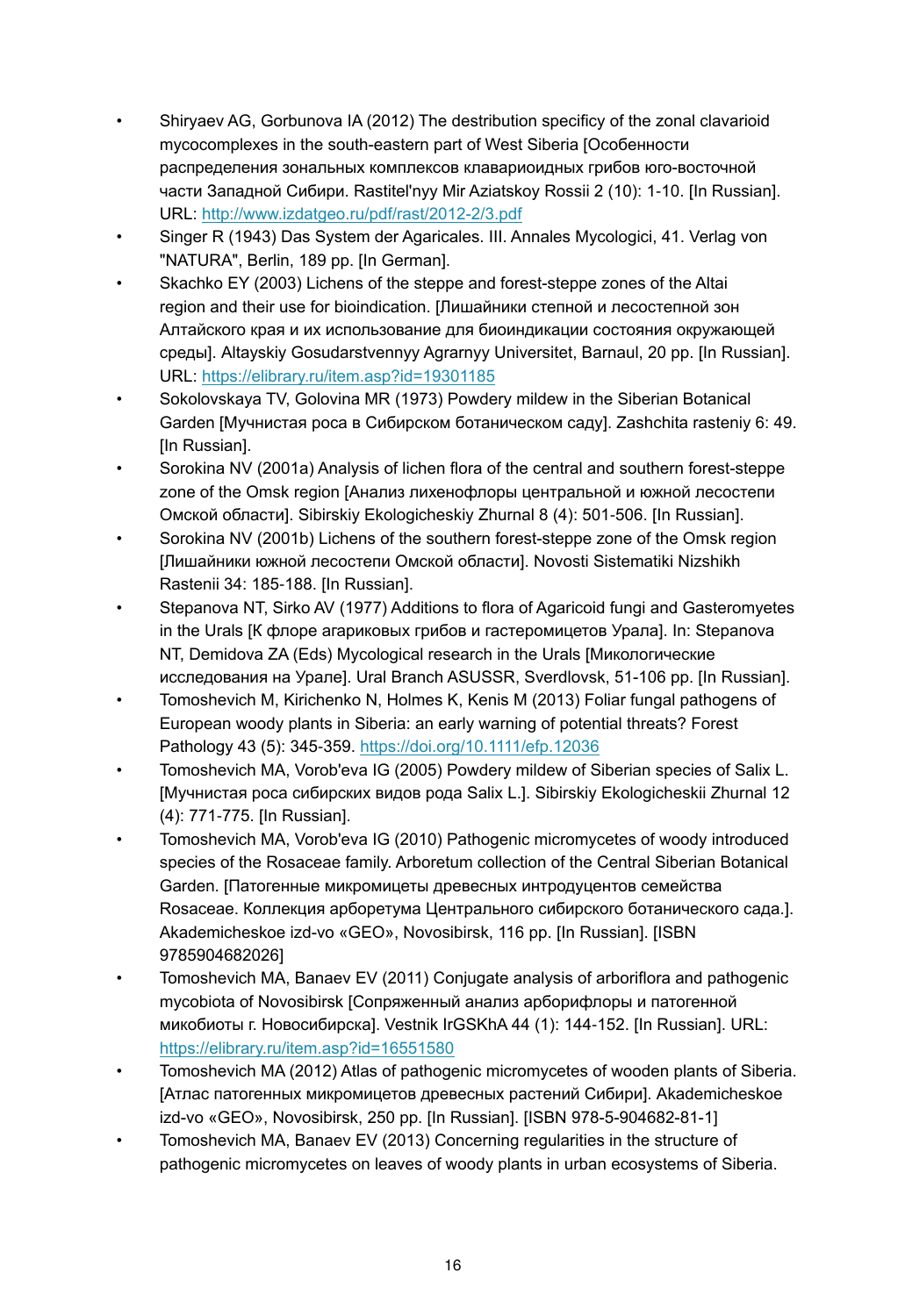Contemporary Problems of Ecology 6 (4): 396‑401. [https://doi.org/10.1134/](https://doi.org/10.1134/s1995425513040124) [s1995425513040124](https://doi.org/10.1134/s1995425513040124)

- <span id="page-16-5"></span>• Tomoshevich MA, Banaev EV (2017) Coupled analysis of arboriflora and pathogenic mycobiota in the city of Barnaul [Сопряженный анализ арборифлоры и патогенной микобиоты г. Барнаула.]. Vestnik Altayskogo Gosudarstvennogo Agrarnogo Universiteta 3 (149): 93‑99. [In Russian].
- <span id="page-16-6"></span>• Tomoshevich MA (2020) Interrelations between alien and native foliar fungal pathogens and woody plants in Siberia. Contemporary Problems of Ecology 12 (6): 642‑657. <https://doi.org/10.1134/s1995425519060143>
- <span id="page-16-7"></span>• Tomoshevich MA, Vorob'eva IG (2020) Interrelations between Syginga plants and phytopathogens in Siberia [Взаимоотношения растений рода Syringa и фитопатогенов в условиях Сибири]. Izvestiya Vysshikh Uchebnykh Zavedeniy. Povolzhskiy Region, Estestvennye Nauki 4 (32): 54‑66. [In Russian]. [https://doi.org/](https://doi.org/10.21685/2307-9150-2020-4-6) [10.21685/2307-9150-2020-4-6](https://doi.org/10.21685/2307-9150-2020-4-6)
- <span id="page-16-4"></span>• Toropova EY, Kazakova OA, Vorob'eva IG, Selyuk MP (2013) Fusarium root rot of grain crops in Western Siberia and the Trans-Urals [Фузариозные корневые гнили зерновых культур в Западной Сибири и Зауралье]. Zashchita i Karantin Rasteniy 9: 23‑26. [In Russian]. URL: [http://www.z-i-k-r.ru/ZiKR\\_2013/ZiKR\\_09\\_2013.pdf](http://www.z-i-k-r.ru/ZiKR_2013/ZiKR_09_2013.pdf)
- <span id="page-16-8"></span>• Toropova EY, Vorob'eva IG, Mustafina MA, Selyuk MP (2019) Monitoring of Fusarium Link and its mycotoxins on wheat grain in Western Siberia [Мониторинг грибов рода Fusarium Link. и их микотоксинов на зерне пшеницы в Западной Сибири]. Agrokhimiya 5: 76‑82. [In Russian].
- <span id="page-16-9"></span>• Toropova EY, Vorob'ova IG, Kirichenko AA, Trunov RI (2021) Parasitic activity of plant pathogens at the underground organs of spring wheat in the West Siberia. Journal of Physics: Conference Series 1942: 012079. [In English]. [https://doi.org/](https://doi.org/10.1088/1742-6596/1942/1/012079) [10.1088/1742-6596/1942/1/012079](https://doi.org/10.1088/1742-6596/1942/1/012079)
- <span id="page-16-2"></span>• Transhel' VG (1939) Overview of rust fungi of the USSR [Обзор ржавчинных грибов СССР]. Izd-vo AN SSSR, M.-L., 426 pp. [In Russian].
- <span id="page-16-0"></span>• Troshkova GP, Kostina NE, Protsenko MA, Skarnovich MA, Mazurkova NA, Ibragimova ZB, Makarevich EV, Filippova EI, Shishkina LN, Vlasenko VA (2013) Fruiting bodies of fungi as sources of biologically active substances with antiviral activity [Плодовые тела высших грибов - источники биологически активных веществ с противовирусной активностью]. Mezhdunarodnyy Zhurnal Eksperimental'nogo Obrazovaniya 7: 124‑125. [In Russian]. URL:<https://elibrary.ru/item.asp?id=20218580>
- <span id="page-16-1"></span>• Vasil'evskiy NN, Karakulin BP (1937) Parasitic imperfect fungi. I. Hyphomycetes [Паразитные несовершенные грибы. I. Гифомицеты]. Izd-vo AN SSSR, M.-L., 517 pp. [In Russian].
- <span id="page-16-3"></span>• Vasil'evskiy NN, Karakulin BP (1950) Parasitic imperfect fungi. II. Melanconiales [Паразитные несовершенные грибы. II. Меланкониальные]. Izd-vo AN SSSR, M.-L., 680 pp. [In Russian].
- <span id="page-16-10"></span>• Vlasenko AV (2008) History of the study of myxomycetes in Western Siberia [История изучения миксомицетов на территории Западной Сибири]. Sovremennaya Mikologiya v Rossii. Tezisy Dokladov 2-go S'ezda Mikologov Rossii 2: 56‑57. [In Russian].
- <span id="page-16-11"></span>• Vlasenko AV (2011) Myxomycetes of the Tigirek State Nature Reserve (annotated species list) [Миксомицеты Тигирекского заповедника (аннотированный список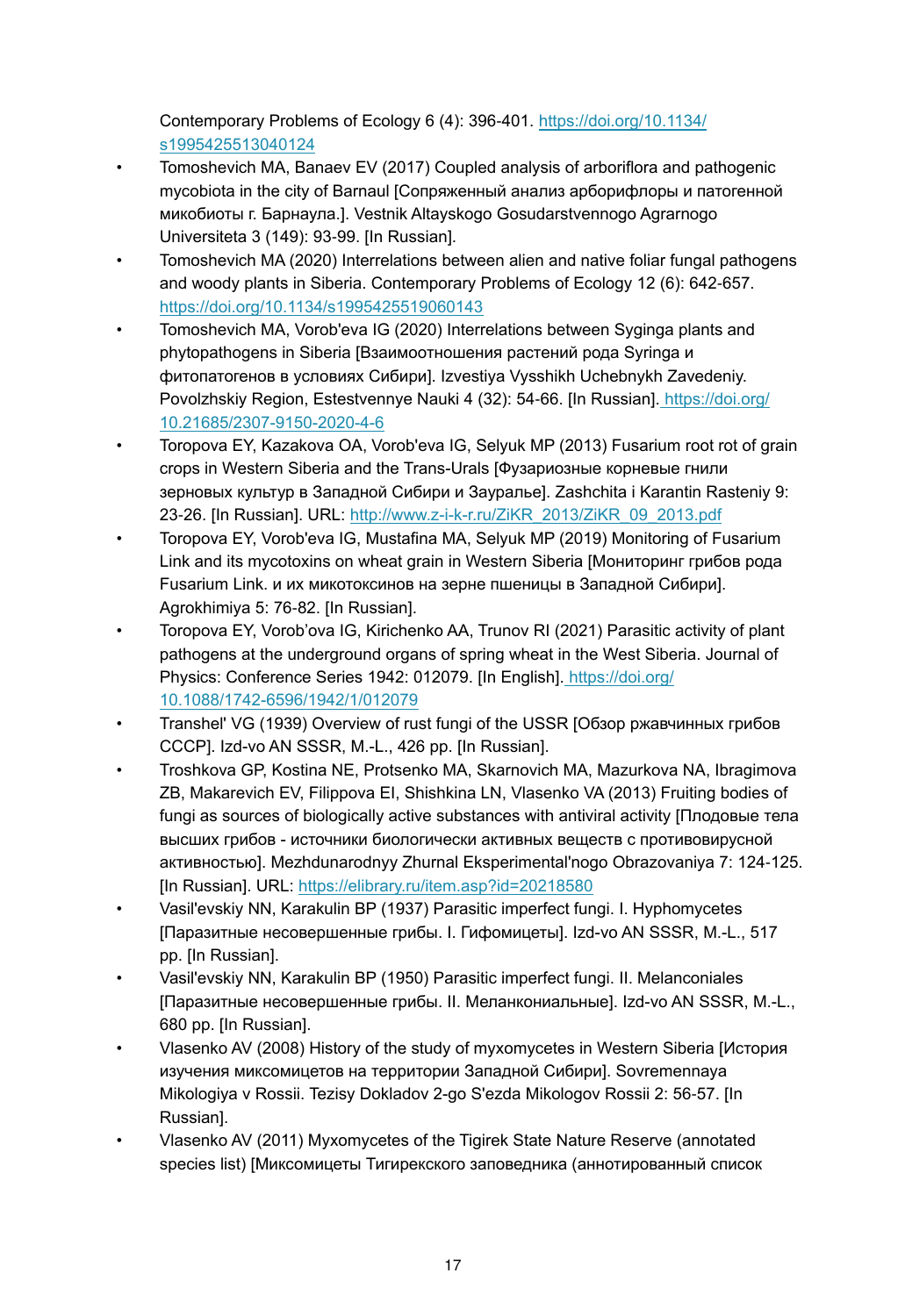видов)]. Trudy Tigirekskogo Zapovednika 4: 54‑56. [In Russian]. URL: [https://elibrary.ru/](https://elibrary.ru/item.asp?id=18353788) [item.asp?id=18353788](https://elibrary.ru/item.asp?id=18353788)

- <span id="page-17-7"></span>• Vlasenko AV, Novozhilov YK (2011) Myxomycetes in the pine forests on the right-bank part of the upper Ob river basin [Миксомицеты сосновых лесов правобережной части Верхнего Приобья]. Mycology and Phytopathology 45 (6): 465‑477. [In Russian]. URL:<https://elibrary.ru/item.asp?id=17105727>
- <span id="page-17-8"></span>• Vlasenko AV (2013) Species diversity and taxonomic structure of slime molds in the intrazonal and zonal habitats in the Southern West Siberia [Видовое разнообразие и таксономическая структура миксомицетов зональных и интразональных биотопов равнинной территории юга Западной Сибири]. Rastitel'nyy Mir Aziatskoy Rossii 2 (12): 3‑11. [In Russian]. URL:<https://elibrary.ru/item.asp?id=20602216>
- <span id="page-17-5"></span>• Vlasenko AV, Vlasenko VA (2015) Biodiversity of slime molds and aphyllophoroid fungi in protected areas of the Novosibirsk region «Berdskie skaly» and «Kamenistaya step' u sela Novososedovo» [Биоразнообразие грибообразных протистов и афиллофороидных грибов в памятниках природы регионального значения Новосибирской области «Бердские скалы» и «Каменистая степь у села Новососедово»]. Trudy Tigirekskogo Zapovednika 7: 199‑200. [In Russian].
- <span id="page-17-9"></span>• Vlasenko AV (2020) Epiphytic myxomycetes on the bark of Salix and Populus in the south-east of Western Siberia [Эпифитные миксомицеты на коре Salix и Populus на юго-востоке Западной Сибири]. Samarskiy Nauchnyy Vestnik 9: 34‑38. [In Russian]. <https://doi.org/10.17816/snv202094104>
- <span id="page-17-2"></span>• Vlasenko VA (2010) Polypores (Polyporaceae s.l.) of the pine woods in forest-steppe zone at the right bank of Ob river [Трутовые грибы (Polyporaceae s. l.) сосновых лесов лесостепной зоны правобережья Оби]. Mycology and Phytopathology 44 (1): 3‑9. [In Russian]. URL: [https://www.binran.ru/files/journals/MiF/2010\\_44/](https://www.binran.ru/files/journals/MiF/2010_44/MiF_2010_44_1_Vlasenko.pdf) [MiF\\_2010\\_44\\_1\\_Vlasenko.pdf](https://www.binran.ru/files/journals/MiF/2010_44/MiF_2010_44_1_Vlasenko.pdf)
- <span id="page-17-1"></span>• Vlasenko VA (2013a) Aphyllophoroid fungi of pine forests on the right bank of the Upper Ob basin. [Афиллофороидные грибы сосновых лесов правобережья Верхнего Приобья]. Akademicheskoe izdatel'stvo «Geo», Novosibirsk, 105 pp. [In Russian]. [ISBN 978-5-906284-31-0]
- <span id="page-17-3"></span>• Vlasenko VA (2013b) Aphyllophoroid fungi [Афиллофороидные грибы]. In: Zhimulev IF (Ed.) Dynamics of Ecosystems of the Novosibirsk Academgorodok [Динамика Экосистем Новосибирского Академгородка]. Izdatel'stvo SO RAN, Novosibirsk, 438 pp. [In Russian]. [ISBN 978-5-7692-1261].
- <span id="page-17-4"></span>• Vlasenko VA (2014) Aphyllophoroid fungi [Афиллофороидные грибы]. In: Vlasenko VA (Ed.) Plant diversity of the Central Siberian Botanical Garden [Растительное Многообразие Центрального Сибирского Ботанического Сада]. Akademicheskoe izdatel'stvo «GEO», Novosibirsk, 492 pp. [In Russian]. [ISBN 978-5-906284-51-8].
- <span id="page-17-6"></span>• Vlasenko VA, Vlasenko AV (2017a) Aphyllophoroid fungi of the protected area «Berdskie skaly» (Novosibirsk region) in the foothills of the Salair ridge [Афиллофороидные грибы памятника природы «Бердские скалы» (Новосибирская область) в предгорных районах Салаирского кряжа]. Nauchnye Vedomosti Belgorodskogo Gosudarstvennogo Universiteta. Seriya: Estestvennye Nauki 41 (25): 70‑78. [In Russian]. URL: <http://nv.bsu.edu.ru/nv/mag/detail.php?ID=448752>
- <span id="page-17-0"></span>• Vlasenko VA, Vlasenko AV (2017b) Rare clavarioid fungi of the forest-steppe zone in the south-east of the Western Siberia [Редкие клавариоидные грибы лесостепной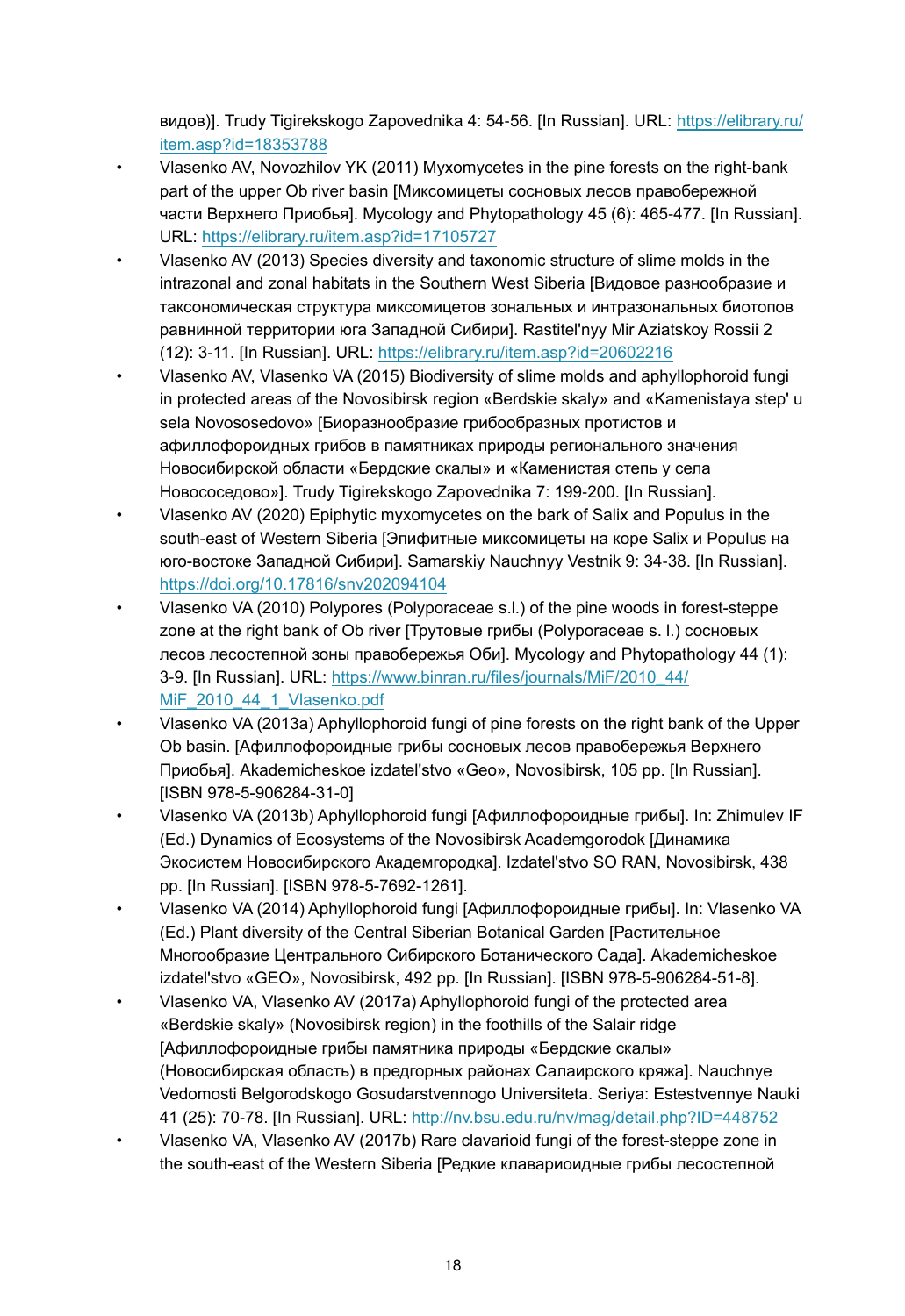зоны юго-востока Западной Сибири]. Nauchnaya Zhizn' 11: 128‑133. [In Russian]. URL:<https://elibrary.ru/item.asp?id=32574888>

- <span id="page-18-5"></span>• Vlasenko VA, Turmunkh D, Dondov B, Nanagyulyan SG, Mustafaev IM (2019) New records of aphyllophoroid fungi for the Baikal-Lensky Nature Reserve (Irkutsk Region) [Новые для Байкало-Ленского заповедника (Иркутская область) находки афиллофороидных грибов]. Izvestiya Irkutskogo Gosudarstvennogo Universiteta. Seriya «Biologiya. Ekologiya» 28: 91-100. [In Russian]. [https://doi.org/](https://doi.org/10.26516/2073-3372.2019.28.91) [10.26516/2073-3372.2019.28.91](https://doi.org/10.26516/2073-3372.2019.28.91)
- <span id="page-18-0"></span>• Vondrák J, Frolov I, Davydov EA, Urbanavichene I, Chesnokov S, Zhdanov I, Muchnik E, Konoreva L, Himelbrant D, Tchabanenko S (2016) The extensive geographical range of several species of Teloschistaceae: evidence from Russia. The Lichenologist 48 (3): 171‑189. <https://doi.org/10.1017/s0024282916000116>
- <span id="page-18-2"></span>• Vondrák J, Frolov I, Davydov EA, Yakovchenko L, Malíček J, Svoboda S, Kubásek J (2019) The lichen family Teloschistaceae in the Altai-Sayan region (Central Asia). Phytotaxa 396 (1): 166. <https://doi.org/10.11646/phytotaxa.396.1.1>
- <span id="page-18-7"></span>• Vorob'eva IG, Chulkina VA, Gorbunov AB, Tomoshevich MA (2011) Ecological niches of pathogenic micromycetes of berry plants of the Vacciniaceae family [Экологические ниши патогенных микромицетов ягодных кустарничков подсемейства Vaccinioideae]. Sibirskiy Ekologicheskii Zhurnal 18 (3): 341‑348. [In Russian]. URL: <https://www.sibran.ru/upload/iblock/369/36925cf9c0ce5b05a5b0515b152a4b09.pdf>
- <span id="page-18-8"></span>• Vorob'eva IG, Tomoshevich MA (2017) Phytopathogens of leaves of woody plants in the urban area of Kemerovo and Krasnoyarsk [Фитопатогены листьев древесных растений в урбанизированной среде Кемерово и Красноярска]. Vestnik Irgsha 79: 93‑102. [In Russian]. URL: <https://elibrary.ru/item.asp?id=29028324>
- <span id="page-18-9"></span>• Vorob'eva IG, Tomoshevich MA, Elisafenko TV (2018) Mycobiota of plant leaves of the genus *Viola* (Violaceae) from the collection of the Central Siberian Botanical Garden SB RAS [Микобиота листьев растений рода Viola (Violaceae) в коллекции центрального Сибирского ботанического сада СО РАН]. Rastitel'nyy Mir Aziatskoy Rossii 4 (32): 3‑10. [In Russian]. URL: <https://elibrary.ru/item.asp?id=36648220>
- <span id="page-18-10"></span>• Vorob'eva IG, Tomoshevich MA (2021) Leaf diseases of *Betula* L. species in the Siberian region [Болезни листьев видов рода Betula L. в Сибирском регионе. Byulleten' Glavnogo Botanicheskogo Sada 2: 62‑72. [In Russian]. [https://doi.org/](https://doi.org/10.25791/BBGRAN.02.2021.1093) [10.25791/BBGRAN.02.2021.1093](https://doi.org/10.25791/BBGRAN.02.2021.1093)
- <span id="page-18-1"></span>• Yakovchenko LS, Vondrák J, Ohmura Y, Korchikov ES, Vondrákova OS, Davydov EA (2017) Candelariella blastidiata sp. nov. (Ascomycota, Candelariaceae) from Eurasia and North America, and a key for grey thalli Candelariella. The Lichenologist 49 (2): 117‑126. <https://doi.org/10.1017/s0024282917000020>
- <span id="page-18-3"></span>• Yakovchenko LS, Davydov EA (2018) Sporastatia crassulata, a new species from the Altai Mountains with a key to Sporastatia and remarks on some additional species. The Lichenologist 50 (4): 439‑450. <https://doi.org/10.1017/s0024282918000282>
- <span id="page-18-4"></span>• Yakovchenko LS, Davydov EA, Ohmura Y, Printzen C (2019) The phylogenetic position of species of Lecanora s. l. containing calycin and usnic acid, with the description of Lecanora solaris Yakovchenko & Davydov sp. nov. The Lichenologist 51 (2): 147‑156. <https://doi.org/10.1017/s0024282919000045>
- <span id="page-18-6"></span>• Zhukov AM (1978) Fungal phytopathogens of the forests of the Upper Ob [Грибные болезни лесов Верхнего Приобья]. Nauka, Novosibirsk, 246 pp. [In Russian].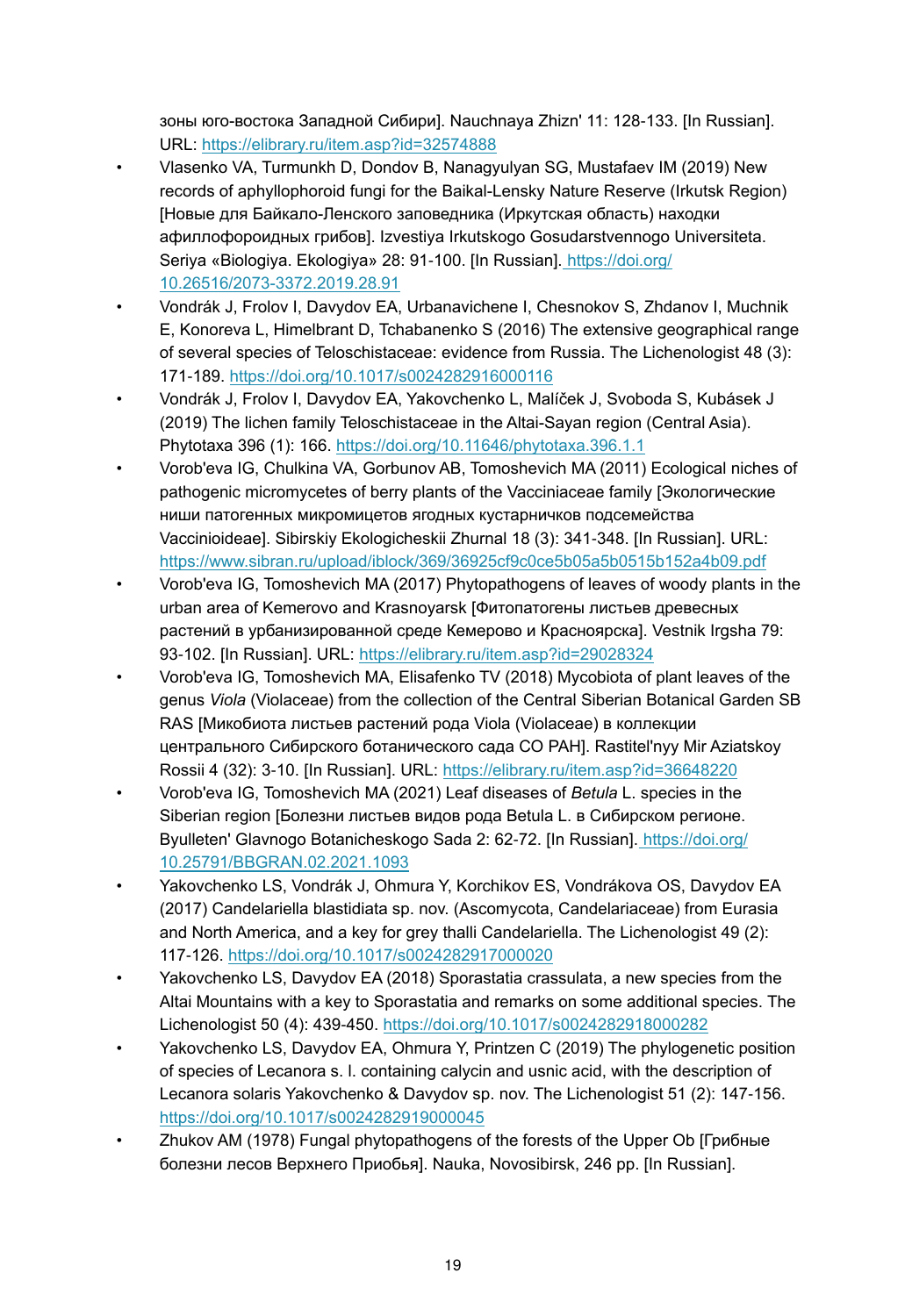- <span id="page-19-3"></span>• Zhukov AM (1979) Pathogenic fungi of sea buckthorn cenoses in Siberia. [Патогенные грибы облепиховых ценозов Сибири]. Nauka, Novosibirsk, 240 pp. [In Russian].
- <span id="page-19-0"></span>• Zhukov AM (1980) Lignicolous fungi of Priobye [Дереворазрушающие грибы Приобья]. Algae, fungi and lichens of the Southern Siberia [Водоросли, грибы и лишайники юга Сибири]. Nauka, Moscow, 144-183 pp. [In Russian].
- <span id="page-19-1"></span>• Zhukov EA (2002) Peculiarities of diffusion and existence of wood-destroying fungi of the order Aphyllophorales (Basidiomycetes) in nature [Особенности распространения и существования дереворазрушающих rрибов порядка Aphyllophorales (Basidiomycetes) в природе]. Sibirskij Ekologicheskij Zhurnal 2: 2013‑2020. [In Russian].
- <span id="page-19-2"></span>• Zhukov EA (2005) Aphyllophoroid fungi of low-mountain dark-coniferous formations of Western Siberia. [Афиллофороидные грибы низкогорных темнохвойных формаций Западной Сибири]. Vserossiyskiy Nauchno-issledovatel'skiy Institut Lesovodstva i Mekhanizatsii Lesnogo Khozyaystva, Moskva, 192 pp. [In Russian]. URL: [https://](https://elibrary.ru/item.asp?id=16062370) [elibrary.ru/item.asp?id=16062370](https://elibrary.ru/item.asp?id=16062370)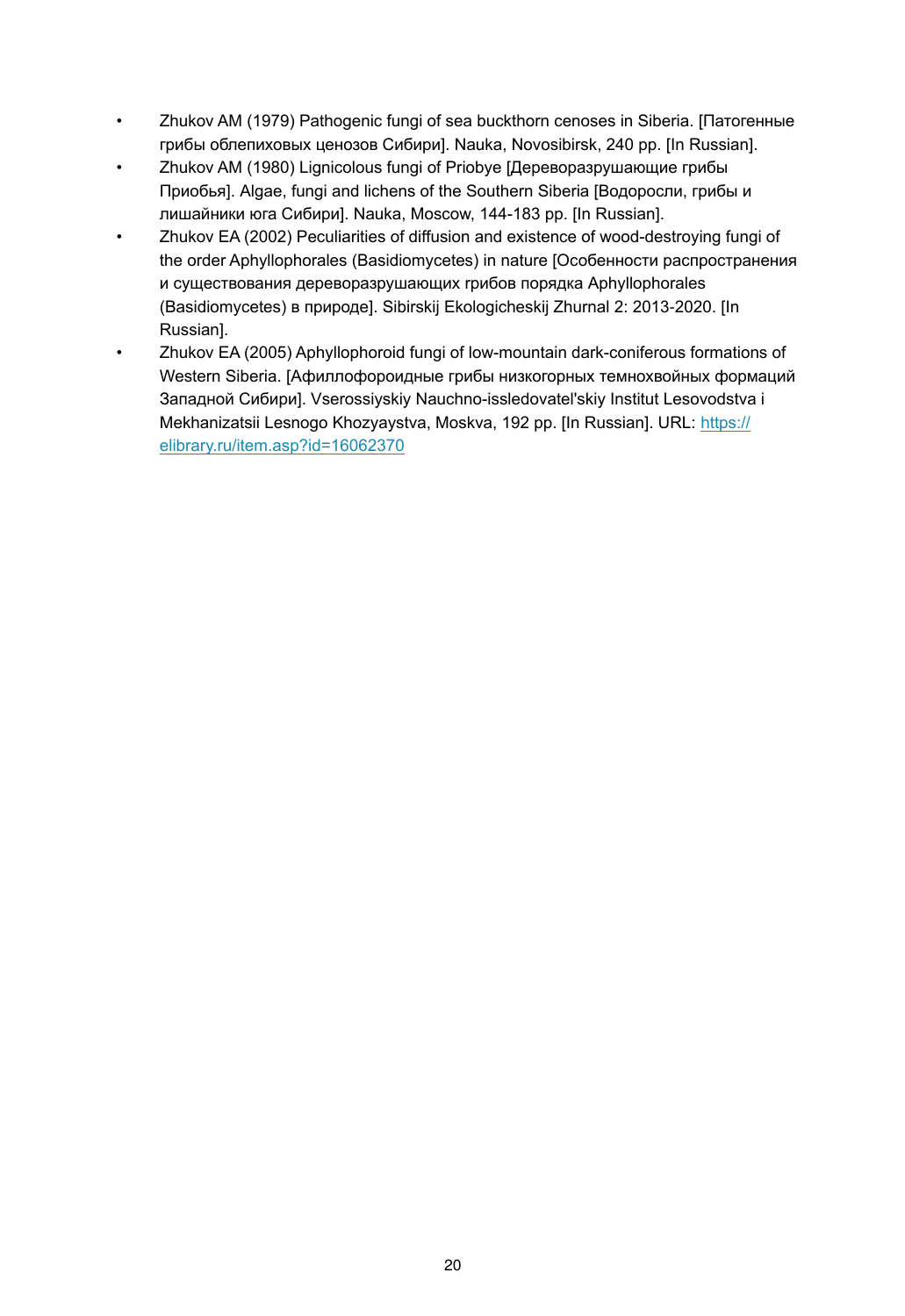<span id="page-20-0"></span>

#### Figure 1.

The distribution of the occurrence records from the FuSWS on Landsat satellite image of the area. The clustering of points was made within a radius of 100 km; the scale breaks were selected manually after plotting the frequency distribution histogram.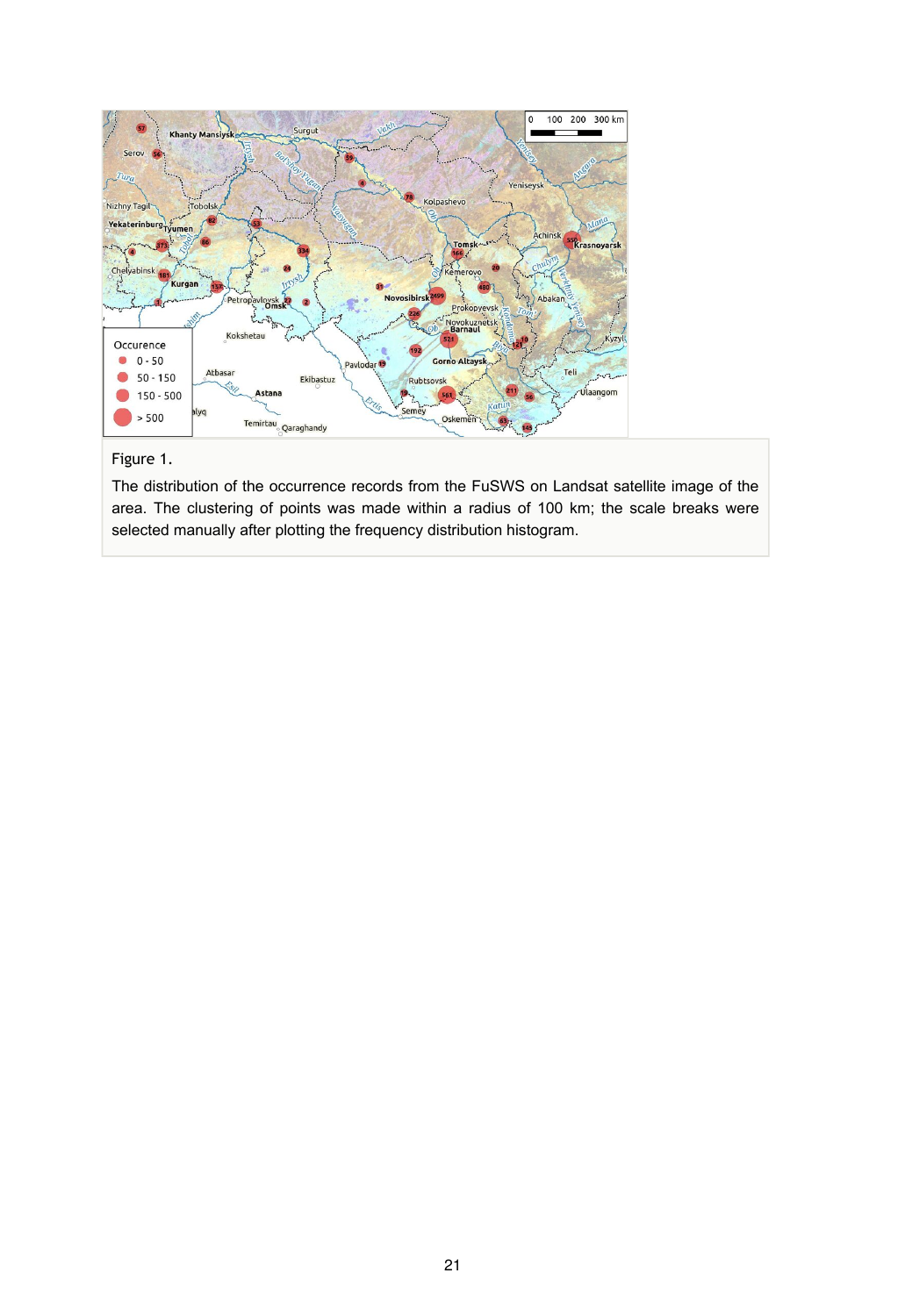<span id="page-21-0"></span>

#### Figure 2.

Taxonomic distribution of occurrences in the fungal literature-based occurrence database for the southern West Siberia.